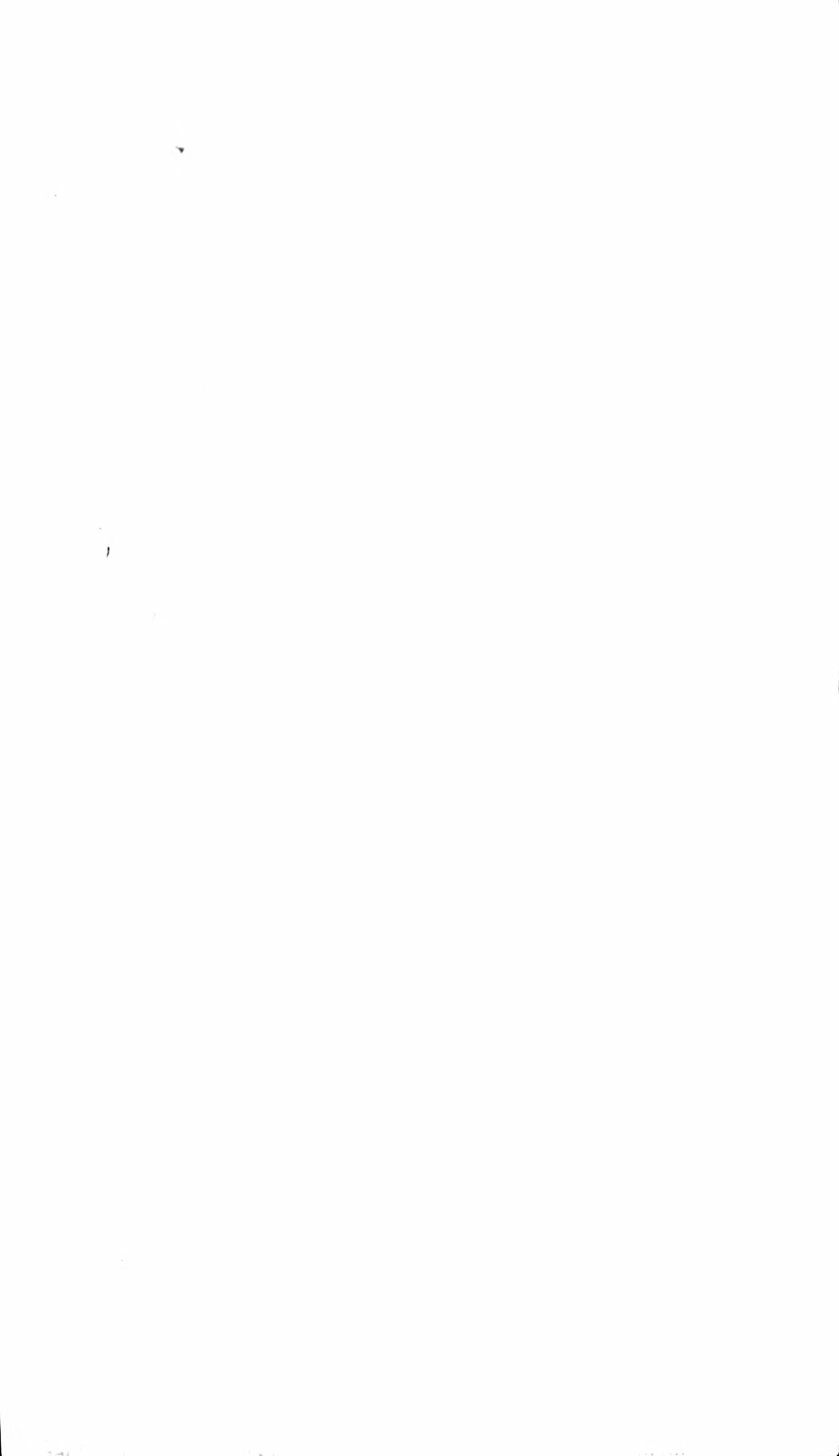# National Alternate District Delegates\* — Continued.

|                                                                                                                                                                                              |                                            |                                            |                                                              |                                                                     | District 8.                                                   |                                          |                                                                                  |                                                                         |                                    |                                           |                                                                               |                                                                        |
|----------------------------------------------------------------------------------------------------------------------------------------------------------------------------------------------|--------------------------------------------|--------------------------------------------|--------------------------------------------------------------|---------------------------------------------------------------------|---------------------------------------------------------------|------------------------------------------|----------------------------------------------------------------------------------|-------------------------------------------------------------------------|------------------------------------|-------------------------------------------|-------------------------------------------------------------------------------|------------------------------------------------------------------------|
| Cities and<br>Towns.                                                                                                                                                                         | William P. Homans, Jr.<br>of Cambridge.    | Joan C. Gross of<br>Arlington.             | $\Lambda_{\rm{gRes}}$ T, O'Donnell of Somerville.            | ัธ<br>Daly<br>J.<br>Boston.<br>Michael                              | ð<br>Cusack<br>Arlington.<br>John F.                          | ð<br>Greatorex<br>Mabel T.<br>Boston.    | ð<br>Walsh<br>Cambridge<br>E<br>William                                          | ō<br>Ford<br>Belmont.<br>Mary A.                                        | ð<br>Menton<br>Paul C. Me          | F<br>Crowley<br>Kevia T. C<br>Somerville. | ð<br>Snipe<br>L,<br>Carolyn 1<br>Boston.                                      | F<br>Roiter<br>Martha F. 1<br>Watertown.                               |
| <b><i><u>Irlington</u></i></b><br>Belmont                                                                                                                                                    | $\begin{array}{c} 1047 \\ 532 \end{array}$ | $\begin{array}{c} 1278 \\ 525 \end{array}$ | $\begin{array}{c} 1101 \\ 539 \end{array}$                   | $\begin{array}{c} 1051 \\ 531 \end{array}$                          | 1775<br>160                                                   | 784<br>106                               | 896<br>162                                                                       | $\begin{array}{c} 881 \\ 253 \end{array}$                               | 300<br>107                         | 340<br>76                                 | $\substack{208 \\ 49}$                                                        | $\begin{array}{c} 225 \\ 61 \end{array}$                               |
| BOSTON:<br>Wards 1, 2, 5, 21, 22<br>CAMBRIDGE<br>SOMERVILLE<br>Watertown<br>Totals.<br>$\ddot{\phantom{0}}$                                                                                  | 3025<br>2134<br>$\frac{1004}{659}$<br>8401 | 3041<br>1773<br>$\frac{995}{625}$<br>8237  | 3147<br>1846<br>$\frac{1222}{652}$<br>8507                   | 3491<br>1856<br>1022<br>674<br>8625                                 | 1310<br>537<br>709<br>357<br>484S                             | 1277<br>296<br>$\frac{635}{278}$<br>3376 | 1259<br>922<br>739<br>325<br>4303                                                | 1190<br>391<br>669<br>358<br>3742                                       | 920<br>429<br>452<br>469<br>2677   | 1037<br>443<br>767<br>141<br>2804         | 889<br>261<br>419<br>111<br>1937                                              | 834<br>274<br>416<br>194<br>2004                                       |
|                                                                                                                                                                                              |                                            |                                            |                                                              |                                                                     | District 9.                                                   |                                          |                                                                                  |                                                                         |                                    |                                           |                                                                               |                                                                        |
|                                                                                                                                                                                              |                                            |                                            | Ğ                                                            | 5                                                                   | 75                                                            |                                          | ัธ                                                                               | ā                                                                       | 75                                 |                                           |                                                                               | $\overline{\overline{z}}$                                              |
| Cities and<br>Towns.                                                                                                                                                                         |                                            |                                            | Alkins<br>$\cdot$<br>◡<br>Boston.<br>Leonard                 | Lynch<br>Ą<br>Boston.<br>John                                       | Jones<br>ź<br>Sharon                                          | Boston.                                  | Cusack<br>Dorothy R.<br>Noedham.                                                 | Doyle<br>Anne M.<br>Boston.                                             | Spriggs<br>Ľ,<br>John L.<br>Boston |                                           | James Carras of<br>Boston.                                                    | Stone<br>Ľ,<br>Boston.<br>Carole                                       |
| BOSTON:<br>Wards 3, 4, 6, 7, 8, 9, 10, 11,<br>12, 13, 14, 19, 20<br>$\cdot$<br>$\cdot$<br>Canton<br>Dedham<br>$\overline{a}$<br>Dover<br>Needham<br>Norwood<br>Walpole<br>Westwood<br>Totals |                                            |                                            | 5532<br>556<br>479<br>41<br>416<br>553<br>201<br>272<br>8050 | 6117<br>571<br>519<br>41<br>424<br>591<br>216<br>$\frac{295}{8774}$ | $\frac{5401}{548}$<br>459<br>532<br>$\frac{192}{270}$<br>7845 | 38<br>105                                | $\frac{5428}{564}$<br>550<br>44<br>532<br>$\frac{599}{210}$<br>$\frac{56}{8218}$ | 1913<br>109<br>64<br>31<br>58<br>$\frac{221}{127}$<br>$\frac{28}{2551}$ | 1696<br>198<br>125<br>2261         | 96<br>56<br>29<br>40<br>$\overline{21}$   | $\substack{1678 \\ -96}$<br>53<br>30<br>45<br>195<br>120<br>$\frac{21}{2238}$ | 1604<br>$\frac{98}{52}$<br>30<br>44<br>189<br>123<br>$\frac{20}{2160}$ |

\*Four to be elected.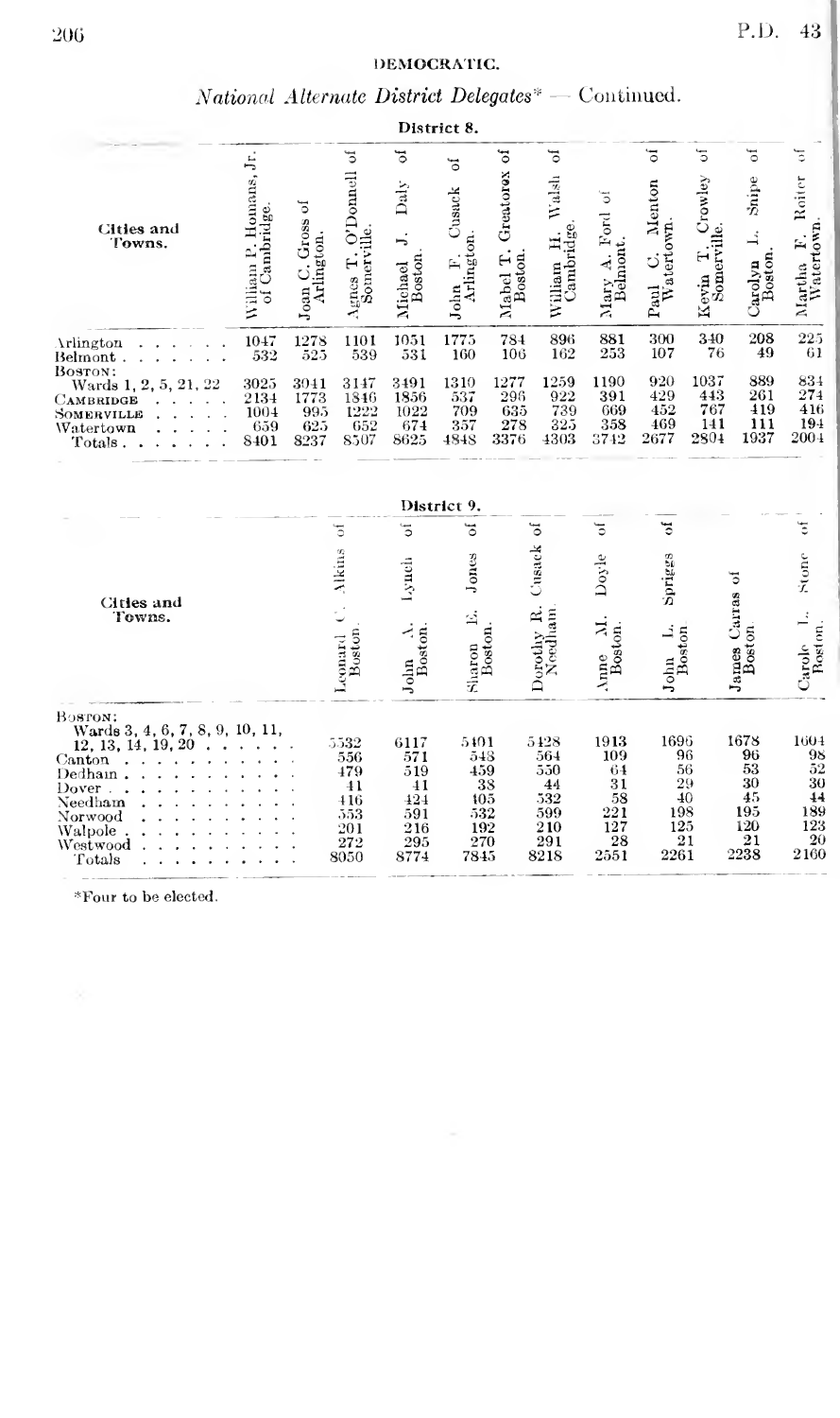| National Alternate District Delegates* $-$ Continued. |  |
|-------------------------------------------------------|--|
|-------------------------------------------------------|--|

|                                                                                                      |                                                                                           |                                                                             |                                                                                        |                                                                                                 | District 8 - Concluded.                                                                         |                                                                                         |                                                                                                 |                                                           |                                                                                |                                                                                                             |
|------------------------------------------------------------------------------------------------------|-------------------------------------------------------------------------------------------|-----------------------------------------------------------------------------|----------------------------------------------------------------------------------------|-------------------------------------------------------------------------------------------------|-------------------------------------------------------------------------------------------------|-----------------------------------------------------------------------------------------|-------------------------------------------------------------------------------------------------|-----------------------------------------------------------|--------------------------------------------------------------------------------|-------------------------------------------------------------------------------------------------------------|
| ័<br>Hinkley<br>$\mathbf{John}^{\mathcal{H}}\mathbf{W}.$<br>Boston.                                  | ัธ<br>Fagot<br>ΞÍ,<br>Boston.<br>Sandra                                                   | ৳<br>Carrigan<br>Joan M. Car<br>Cambridge.                                  | Galbraith of<br>Cambridge.<br>James K.                                                 | William H. Heyman of<br>Cambridge.                                                              | ัธ<br>Katz<br>aurel Ann<br>Cambridge.<br>Laurel                                                 | ð<br>$\operatorname*{Term}\nolimits_{\operatorname*{Canbridge}}$ . Thomson              | Ğ<br>Wilson<br>James Q.<br>Belmont.                                                             | All Others                                                | Blanks.                                                                        | Total Votes Cast.                                                                                           |
| $\frac{3023}{1869}$                                                                                  | $\begin{array}{c} 2663 \\ 1678 \end{array}$                                               | $\begin{array}{c} 3059 \\ 1881 \end{array}$                                 | $\begin{array}{c} 3182 \\ 1911 \end{array}$                                            | $\begin{array}{c} 159 \\ 119 \end{array}$                                                       | $\frac{186}{121}$                                                                               | $\frac{155}{115}$                                                                       | $\begin{array}{c} 236 \\ 163 \end{array}$                                                       | $\overline{\phantom{0}}$<br>$\overline{a}$                | 18079<br>6446                                                                  | 40628<br>17404                                                                                              |
| 6716<br>$\begin{array}{c} 8799 \\ 3291 \\ 2300 \\ 25998 \end{array}$                                 | 6052<br>8667<br>2141<br>24306                                                             | 6774<br>$\frac{9210}{3311}$<br>$\frac{2317}{25552}$                         | $\begin{array}{r} 6845 \\ 9255 \\ 3330 \\ 2366 \\ 26839 \end{array}$                   | $\begin{array}{c} 229 \\ 316 \\ 132 \\ 71 \\ 1026 \end{array}$                                  | $\substack{255 \\ 317}$<br>$\frac{121}{77}$<br>1077                                             | $\begin{array}{c} 183 \\ 327 \\ 118 \\ 77 \\ 975 \end{array}$                           | $\begin{array}{c} 188 \\ 289 \\ 133 \\ 115 \\ 1124 \end{array}$                                 | -<br>-<br>$\overline{a}$<br>$\overline{\phantom{0}}$<br>- | 51742<br>$32418$<br>$22394$<br>$10029$<br>$141108$                             | $\frac{100404}{80760}$<br>44984<br>24336<br>308516                                                          |
|                                                                                                      |                                                                                           |                                                                             |                                                                                        |                                                                                                 | District 9 - Concluded.                                                                         |                                                                                         |                                                                                                 |                                                           |                                                                                |                                                                                                             |
| Samuel Nelms of<br>Boston.                                                                           | ď<br>Patricia Harris<br>Dedham.                                                           | Vincent Perrelli of<br>Boston.                                              | ัธ<br>Ingram<br>4<br>Boston.<br>Sonia                                                  | ៵<br>Heffron<br>Frank H. 1                                                                      | ัธ<br>Peters<br>vi<br>Boston.<br>Lyda                                                           | Mark O'Brien of<br>Needham.                                                             | Ruth Kirsch Walsh of<br>Boston                                                                  | All Others.                                               | Blanks.                                                                        | Total Votes Cast.                                                                                           |
| $\frac{2958}{77}$<br>$\begin{array}{r} 64 \\ 95 \\ 13 \\ 115 \\ 103 \\ 62 \\ 45 \\ 3468 \end{array}$ | 3163<br>$\begin{array}{r} 105 \\ 195 \\ 15 \\ 131 \\ 150 \\ 92 \\ 57 \end{array}$<br>3908 | $3109$<br>$85$<br>$109$<br>$14$<br>$119$<br>$111$<br>$66$<br>$46$<br>$3659$ | $\begin{array}{r} 2869 \\ 80 \\ 93 \\ 15 \\ 115 \\ 85 \\ 62 \\ 42 \\ 3361 \end{array}$ | $\begin{array}{r} 5441 \\ 854 \\ 993 \\ 141 \\ 1610 \\ 1559 \\ 653 \\ 606 \\ 11857 \end{array}$ | $\begin{array}{r} 5573 \\ 836 \\ 893 \\ 137 \\ 1576 \\ 1389 \\ 602 \\ 536 \\ 11542 \end{array}$ | $\begin{array}{r} 5707 \\ 851 \\ 983 \\ 145 \\ 1710 \\ 628 \\ 560 \\ 12055 \end{array}$ | $\begin{array}{r} 5449 \\ 836 \\ 900 \\ 134 \\ 1563 \\ 1383 \\ 601 \\ 535 \\ 11401 \end{array}$ | -<br>-<br>-<br>-<br>÷<br>÷,<br>-<br>-<br>                 | 98158<br>98158<br>4874<br>7227<br>482<br>5013<br>513<br>2716<br>2255<br>129908 | $\begin{array}{r} 161796 \\ 11236 \\ 13720 \\ 1380 \\ 13916 \\ 18512 \\ 6796 \\ 5900 \\ 233256 \end{array}$ |

k,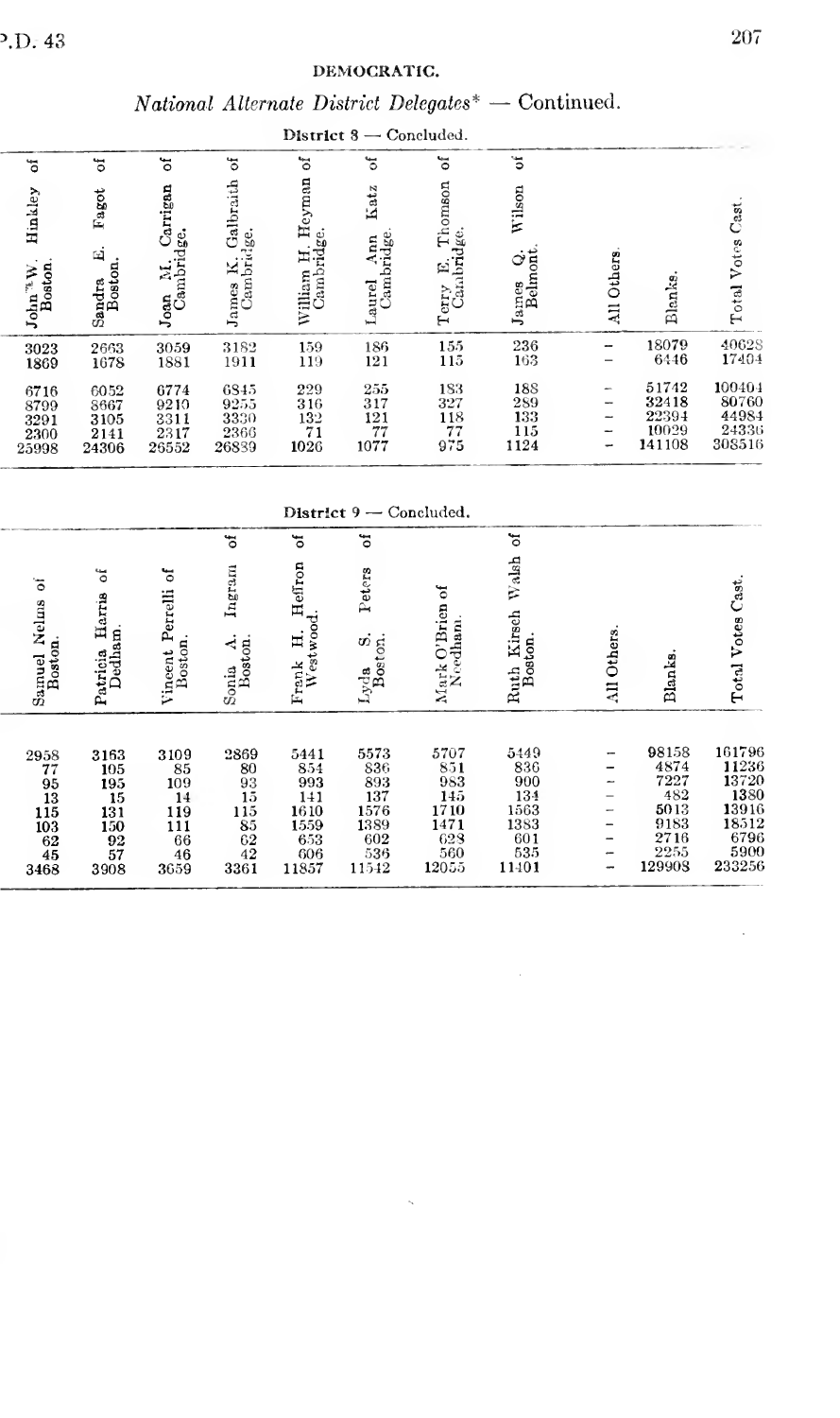$\sim$ 

|                                                 |                            | District 10.               |                     |                          |                                        |                                |                    |                         |
|-------------------------------------------------|----------------------------|----------------------------|---------------------|--------------------------|----------------------------------------|--------------------------------|--------------------|-------------------------|
|                                                 | ัธ<br>Resevick             | F<br>Leary                 | đ                   | ٦,<br>Gliden             | ัธ                                     | 5                              | ă<br>О' Leary      | 3<br>$\cos y$           |
| <b>Cities</b> and<br>Towns.                     | Isridgewater<br>Charles J. | Margaret E.<br>Fall River. | Crotty<br>Joan M. C | Bradley C.<br>Wellesley. | Driscoll<br>Gladys Drisc<br>Fall River | Gloria Gaudette<br>Fall River. | Norma A.<br>Natick | Attleboro<br>×.<br>Jane |
| ATTLEBORO                                       | 46                         | 48                         | 53                  | 34                       | 212                                    | 204                            | 206                | 326                     |
| Berkley<br>$\sim$                               | 6                          | 6                          | $\overline{4}$      | $\overline{1}$           | 9                                      | 7                              | 6                  | 6                       |
| Bridgewater<br>$\sim$                           | 77                         | 35                         | 32                  | 33                       | 29                                     | 31                             | 32                 | 27                      |
| Dighton                                         | 4                          | 11                         | 6                   | 3                        | $^{21}$                                | 20                             | 19                 | 20                      |
| East Bridgewater                                | 30                         | 15                         | 19                  | 15                       | 7                                      | 6                              | 11                 | 8                       |
| Easton<br>$\sim$ $\sim$                         | 25                         | 22                         | 23                  | 19                       | 37                                     | 33                             | 35                 | 34                      |
| <b>FALL RIVER</b>                               | 197                        | 406                        | 164                 | 167                      | 1850                                   | 1786                           | 1396               | 1382                    |
| Foxborough<br>J.                                | 26                         | 32                         | 34                  | 27                       | 43<br>46                               | 43<br>45                       | 45<br>39           | 51<br>41                |
| Freetown                                        | 17                         | 17<br>16                   | 15<br>16            | 1.5<br>15                | 7                                      | 7                              | 8                  | 9                       |
| Halifax                                         | 16<br>24                   | 21                         | 23                  | 19                       | 24                                     | 19                             | 21                 | 20                      |
| Hanson.                                         | 9                          | 10                         | 7                   | 8                        | 12                                     | 12                             | 11                 | $\overline{11}$         |
| Lakeville<br>Mansfield                          | 18                         | 20                         | 31                  | 17                       | 27                                     | 19                             | 20                 |                         |
|                                                 | 20                         | 21                         | 21                  | 21                       | 20                                     | 17                             | 23                 | $\frac{29}{17}$         |
| Medfield<br>Middleborough .                     | 36                         | 23                         | 19                  | 18                       | 37                                     | 36                             | 34                 | $\ddot{3}\dot{3}$       |
| Millis<br>$\mathcal{L}=\mathcal{L}=\mathcal{L}$ | 21                         | 21                         | 21                  | 23                       | 17                                     | 15                             | 23                 | ĭŏ                      |
| Natick.<br>$\ddot{\phantom{a}}$<br>í.<br>J.     | 141                        | 166                        | 143                 | 201                      | 106                                    | 94                             | 256                | 100                     |
| Norfolk<br>ï<br>Ŷ.                              | 4                          | 7                          | 7                   | 5                        | 11                                     | 12                             | 13                 | 13                      |
| Norfolk<br>North Attleborough .                 | 16                         | 18                         | 19                  | 12                       | 25                                     | 26                             | 24                 | 51                      |
| Norton                                          | 8                          | $\overline{9}$             | 11                  | 8                        | 19                                     | 23                             | 20                 | 34                      |
| Plainville<br>J.<br>J.                          | 16                         | 13                         | 14                  | 13                       | 12                                     | 12                             | 14                 | 18                      |
| Raynham<br>÷.                                   | ю                          | 7                          | 7                   | 6                        | 16                                     | 15                             | 17                 | 16                      |
| Rehoboth<br>÷.<br>$\mathbf{y} = \mathbf{y}$     | 8                          | s                          | 9                   | 7                        | 8                                      | 8                              | 8                  | $\frac{12}{27}$         |
| Seekonk .<br>÷.                                 | 15                         | 21                         | 17                  | 16                       | 29                                     | 25                             | 25                 |                         |
| Sharon<br>$\mathcal{L}$                         | 43                         | 41                         | 44                  | 34                       | 42                                     | 34                             | 41                 | $\overline{42}$         |
| Sherborn                                        | 9                          | 8                          | 8                   | 10                       | 8                                      | 9                              | 9                  | $\frac{8}{241}$         |
| Somerset                                        | 74                         | 126                        | 74                  | 72                       | 293                                    | 278                            | 245                |                         |
| Swansea.<br>÷                                   | 15                         | 23                         | 13                  | 13                       | 65                                     | 58                             | 59                 | 55<br>429               |
| TAUNTON<br>and a state of                       | 109                        | 142                        | 94                  | 103                      | 424                                    | 405                            | 400                |                         |
| Wellesley<br>$\alpha = \alpha - \alpha$         | 10.5                       | 116                        | 111                 | 159                      | 60                                     | 55                             | 95                 | $\frac{59}{14}$         |
| West Bridgewater.                               | 20                         | 11                         | 11                  | 9                        | 8                                      | 10                             | 8<br>113           | 112                     |
| Westport                                        | 18                         | 28                         | 15                  | 16                       | 135                                    | 131<br>18                      | 19                 |                         |
| Wrentham.<br>and a state                        | 10                         | 11                         | 14                  | 10                       | 19<br>3678                             | 3513                           | 3295               | $\frac{23}{3277}$       |
| Totals                                          | 1193                       | 1479                       | 1099                | 1132                     |                                        |                                |                    |                         |

| District 11. |  |
|--------------|--|
|              |  |

| <b>Cities</b> and<br>Towns.                                                                                                                                                                                                                |                                                                                                                                                                                                                                                                                                                                   | Pasciucco<br>Boston<br>Rosemarie                                        | đ<br>Manning<br>doseph<br>.<br>Milton.<br>z                              | ัธ<br>Cameron<br>ಲ<br>Bost on<br>Barbara                                | 7<br>Raymondi<br>Quincy<br>೮<br>Daniel                                  | 2<br>Gall<br>amela                                                | ake<br>Gerald                                                     |
|--------------------------------------------------------------------------------------------------------------------------------------------------------------------------------------------------------------------------------------------|-----------------------------------------------------------------------------------------------------------------------------------------------------------------------------------------------------------------------------------------------------------------------------------------------------------------------------------|-------------------------------------------------------------------------|--------------------------------------------------------------------------|-------------------------------------------------------------------------|-------------------------------------------------------------------------|-------------------------------------------------------------------|-------------------------------------------------------------------|
| Abington<br>$A$ von $\ldots$ $\ldots$                                                                                                                                                                                                      | the company of the company of the<br>and the company of the company of                                                                                                                                                                                                                                                            | 273<br>85<br>and the company of the company                             | 295<br><b>8S</b>                                                         | 274<br>78                                                               | 287<br>84                                                               | 17<br>10                                                          | 28<br>15                                                          |
| BOSTON:<br>Wards 15, 16, 17, 18 $\ldots$ $\ldots$ $\ldots$<br><b>Braintree</b><br><b>BROCKTON</b><br>Holbrook<br>Milton<br>contractor and all the<br>$Q$ UINCY<br>Randolph<br>Stoughton<br>Whitman<br>Totals<br>and a straightful state of | and a straightful and a straight and a straight<br>and a series of the series of the series of the<br>and the property of the state of the state<br>the company's company's company's<br>The Controller<br>and a straight and a straight the<br>and and an analysis and an article of the con-<br><b>Contract Contract Street</b> | 3936<br>871<br>1535<br>227<br>919<br>2717<br>525<br>331<br>128<br>11547 | 3958<br>922<br>1647<br>246<br>1245<br>2648<br>653<br>368<br>146<br>12216 | 3639<br>844<br>1522<br>224<br>902<br>2374<br>506<br>328<br>123<br>10814 | 3550<br>959<br>1557<br>242<br>916<br>3133<br>545<br>340<br>134<br>11747 | 1255<br>127<br>211<br>44<br>143<br>292<br>114<br>57<br>14<br>2284 | 1203<br>309<br>276<br>66<br>106<br>356<br>142<br>69<br>20<br>2590 |
|                                                                                                                                                                                                                                            |                                                                                                                                                                                                                                                                                                                                   |                                                                         |                                                                          |                                                                         |                                                                         |                                                                   |                                                                   |

\*Four to be elected.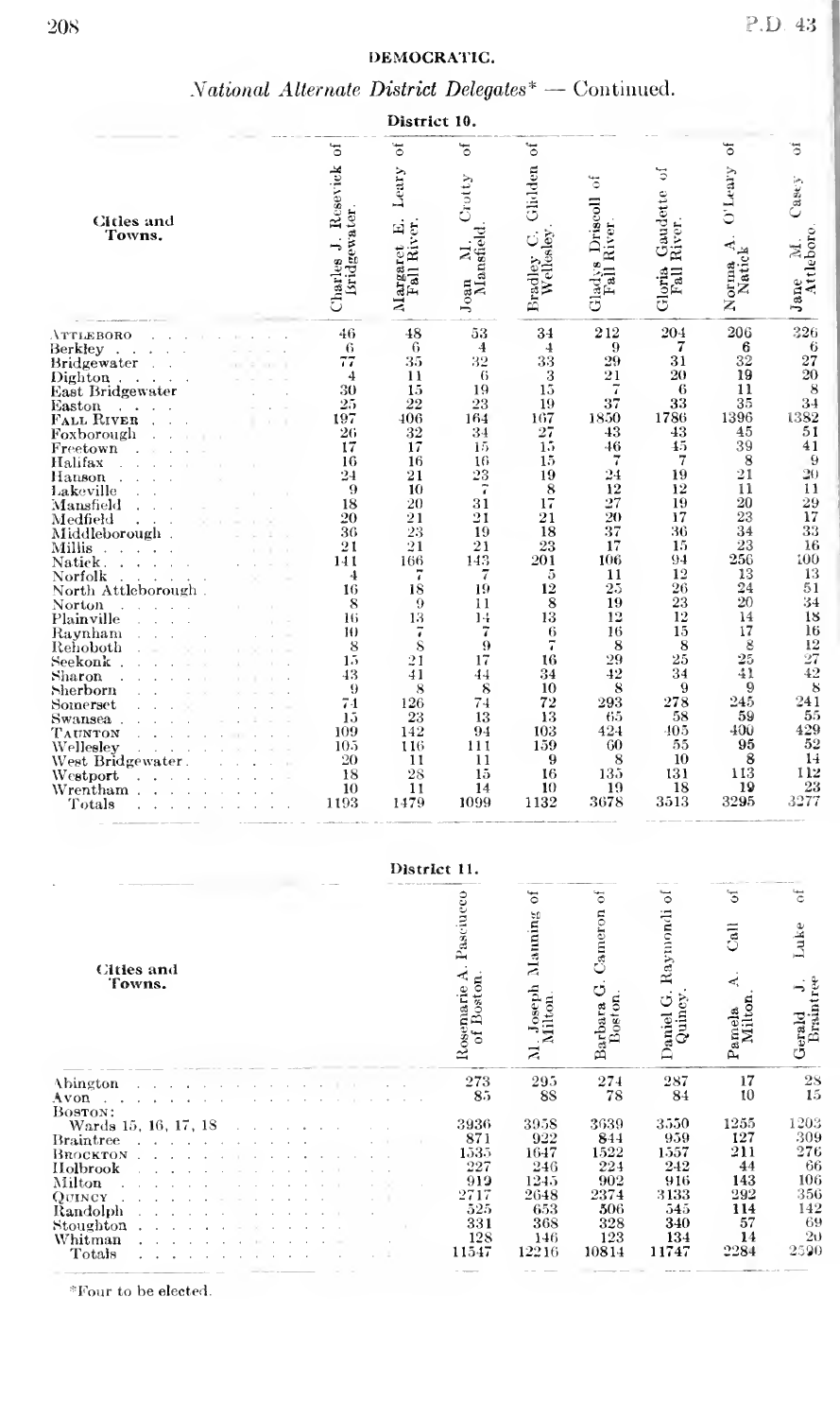# National Alternate District Delegates\* — Continued.

| District 10 - Concluded.                                                                                                                                                                                                    |                                                                                                                                                                                                                                                                                        |                                                                                                                     |                                                                                                                                                                                                                                                                     |                                                                                                                                                                                                                                                                                                                                                                                                                                                                                                 |                                                                                                                                                                                                                                                                                |                                                                                                                                                                                                                                                                                            |                                                                                                                                                                                                                          |            |                                                                                                                                                                                                                                                                              |                                                                                                                                                                                                                                                                                                                                       |
|-----------------------------------------------------------------------------------------------------------------------------------------------------------------------------------------------------------------------------|----------------------------------------------------------------------------------------------------------------------------------------------------------------------------------------------------------------------------------------------------------------------------------------|---------------------------------------------------------------------------------------------------------------------|---------------------------------------------------------------------------------------------------------------------------------------------------------------------------------------------------------------------------------------------------------------------|-------------------------------------------------------------------------------------------------------------------------------------------------------------------------------------------------------------------------------------------------------------------------------------------------------------------------------------------------------------------------------------------------------------------------------------------------------------------------------------------------|--------------------------------------------------------------------------------------------------------------------------------------------------------------------------------------------------------------------------------------------------------------------------------|--------------------------------------------------------------------------------------------------------------------------------------------------------------------------------------------------------------------------------------------------------------------------------------------|--------------------------------------------------------------------------------------------------------------------------------------------------------------------------------------------------------------------------|------------|------------------------------------------------------------------------------------------------------------------------------------------------------------------------------------------------------------------------------------------------------------------------------|---------------------------------------------------------------------------------------------------------------------------------------------------------------------------------------------------------------------------------------------------------------------------------------------------------------------------------------|
| ัธ<br>Richard J. Healy, Jr. o<br>North Attleborough.                                                                                                                                                                        | ā<br>Edmonds<br>Sharon<br>Jane C.                                                                                                                                                                                                                                                      | ÷,<br>Саната,<br>of Fall River<br>Manuel H                                                                          | ัธ<br>Young<br>ú,<br>Natick<br>Dorothy                                                                                                                                                                                                                              | Jr.<br>Dionne,<br>of Fall River<br>∽<br>Eugene <sub>.</sub>                                                                                                                                                                                                                                                                                                                                                                                                                                     | ď<br>Preston<br>Plainville<br>$\mathbf{a}$<br>Kevin                                                                                                                                                                                                                            | ð<br>Stork<br>ä.<br>Wellesley<br>Phyllis                                                                                                                                                                                                                                                   | ð<br>C. Darmody<br>Fall River.<br>Lillian                                                                                                                                                                                | All Others | Blanks                                                                                                                                                                                                                                                                       | Total Votes Cast                                                                                                                                                                                                                                                                                                                      |
| 181<br>$\bf{6}$<br>74<br>18<br>68<br>105<br>$\frac{878}{115}$<br>34<br>$\overline{25}$<br>49<br>17<br>50<br>76<br>67<br>63<br>343<br>29<br>115<br>48<br>26<br>16<br>19<br>31<br>199<br>27<br>131<br>$\frac{52}{195}$<br>220 | 100<br>Ġ<br>$^{74}_{15}$<br>63<br>96<br>$\frac{829}{106}$<br>$\frac{29}{25}$<br>$\frac{43}{17}$<br>$\begin{array}{l} 41 \\ 72 \\ 62 \end{array}$<br>$\frac{63}{327}$<br>$\frac{26}{78}$<br>24<br>14<br>17<br>$\begin{array}{c} 24 \\ 256 \\ 28 \\ 119 \end{array}$<br>48<br>154<br>208 | 10881832814233575705525815<br>$\begin{array}{c} 29 \\ 196 \\ 27 \\ 180 \\ 62 \\ 196 \\ 201 \\ 43 \\ 81 \end{array}$ | 103<br>$\mathbf 6$<br>70<br>13<br>62<br>94<br>845<br>$\frac{106}{28}$ $\frac{28}{25}$<br>45<br>14<br>$\overline{36}$<br>74<br>58<br>66<br>470<br>30<br>75<br>$\begin{array}{c} 39 \\ 23 \end{array}$<br>13<br>15<br>$^{27}$<br>197<br>28<br>128<br>$\frac{44}{154}$ | $\begin{array}{r} 567 \\ 18 \\ 329 \\ 82 \\ 144 \end{array}$<br>$\frac{327}{2516}$<br>474<br>$\overline{72}$<br>$\begin{array}{r} \n \stackrel{12}{\phantom{0}0} \stackrel{12}{\phantom{0}0} \stackrel{15}{\phantom{0}0} \stackrel{1}{\phantom{0}0} \stackrel{15}{\phantom{0}0} \stackrel{1}{\phantom{0}0} \stackrel{12}{\phantom{0}0} \end{array}$<br>409<br>240<br>228<br>$\frac{1632}{93}$<br>$\frac{243}{161}$<br>95<br>67<br>$\frac{156}{1259}$<br>$\frac{255}{555}$<br>300<br>762<br>1507 | 609<br>17<br>$3\frac{3}{7}3$<br>$\frac{142}{329}$<br>$\frac{329}{483}$<br>$\frac{483}{70}$<br>$\begin{array}{c} 63 \\ 159 \\ 52 \\ 138 \\ 412 \\ 232 \\ 1625 \\ 230 \\ 1625 \\ 266 \\ 179 \\ 136 \\ 1267 \\ 153 \\ 267 \\ 256 \end{array}$<br>$\frac{462}{274}$<br>717<br>1509 | 560<br>$\frac{16}{322}$<br>133<br>330<br>$\frac{2052}{472}$<br>$\begin{array}{r} 70 \\ 65 \\ 155 \end{array}$<br>$\frac{56}{127}$<br>$\frac{417}{235}$<br>$\frac{226}{1687}$<br>236<br>$\frac{166}{127}$<br>93<br>$\frac{68}{153}$<br>$\frac{1256}{257}$<br>450<br>274<br>$\frac{7}{1605}$ | 560<br>17<br>318<br>80<br>137<br>$\frac{327}{2325}$<br>475<br>73<br>63<br>154<br>55<br>128<br>404<br>233<br>$\frac{225}{1617}$<br>91<br>238<br>172<br>128<br>95<br>67<br>154<br>1251<br>255<br>492<br>287<br>730<br>1506 | ÷<br>J.    | 2887<br>166<br>1393<br>448<br>949<br>1298<br>18674<br>1375<br>323<br>541<br>$\frac{752}{389}$<br>890<br>$\frac{837}{1414}$<br>$\frac{150}{150}$<br>5951<br>577<br>966<br>691<br>354<br>$\frac{518}{234}$<br>$\frac{706}{2470}$<br>$\frac{3116}{1550}$<br>7686<br>3807<br>597 | $\begin{array}{r} 6804 \\ 308 \\ 3280 \\ 928 \\ 1872 \\ 3236 \\ 3888 \\ 4008 \\ 976 \\ 988 \\ 1728 \\ 756 \\ 1756 \end{array}$<br>$\begin{array}{c} 2936 \\ 2934 \\ 2544 \\ 3128 \\ 468 \\ 1128 \\ 2484 \\ 1084 \\ 1084 \\ 1084 \\ 608 \\ 867 \\ 202 \\ 1154 \\ 1228 \\ 2924 \\ 1314 \\ 1228 \\ 2924 \\ 1580 \\ 14988 \\ \end{array}$ |
| 43<br>53<br>38<br>3411                                                                                                                                                                                                      | 44<br>50<br>30<br>3133                                                                                                                                                                                                                                                                 | $\frac{27}{3736}$                                                                                                   | $\frac{228}{39}$<br>$\frac{29}{3238}$                                                                                                                                                                                                                               | $\frac{98}{207}$<br>13502                                                                                                                                                                                                                                                                                                                                                                                                                                                                       | $\frac{92}{170}$<br>179<br>12975                                                                                                                                                                                                                                               | 90<br>170<br>168<br>12915                                                                                                                                                                                                                                                                  | 91<br>$\frac{178}{167}$<br>13093                                                                                                                                                                                         | $\sim$     | 1393<br>$\frac{647}{65219}$                                                                                                                                                                                                                                                  |                                                                                                                                                                                                                                                                                                                                       |

#### District  $11$  - Concluded. ÷.

| 5<br>Slattery<br>Stoughton<br>Eleanor | 5<br>Sheil<br>ž<br>Susanne<br>Milton. | 75<br>Kugelmass<br>Boston.<br>Joel | McDonald<br>ā<br>of Brockt<br>Joanne | ă<br>Greenwald<br>Quincy<br>Ronald | Έ<br>Taumi<br>June Tan<br>Boston | Others<br>$\overline{a}$ | Blanks | $^{\rm asf}$<br>Votes<br>Total |
|---------------------------------------|---------------------------------------|------------------------------------|--------------------------------------|------------------------------------|----------------------------------|--------------------------|--------|--------------------------------|
| 20                                    | 16                                    | 326                                | 356                                  | 359                                | 344                              |                          | 2441   | 5036                           |
| $^{21}$                               | 11                                    | 175                                | 197                                  | 187                                | 188                              |                          | 1149   | 2288                           |
| 1365                                  | 1219                                  | 2897                               | 3212                                 | 3070                               | 3180                             |                          | 56396  | 88880                          |
| 136                                   | 130                                   | 1522                               | 1640                                 | 1715                               | 1639                             |                          | 8430   | 19244                          |
| 300                                   | 213                                   | 2918                               | 3345                                 | 3109                               | 3111                             |                          | 18856  | 38606<br>5104                  |
| 53                                    | 41                                    | 347                                | 387                                  | 390                                | 375                              |                          | 2462   |                                |
| 111                                   | 143                                   | 1811                               | 1828                                 | 1865                               | 1852                             |                          | 9127   | 20968                          |
| 276                                   | 272                                   | 3119                               | 3304                                 | 3718                               | 3296                             |                          | 25459  | 50964                          |
| 127                                   | 115                                   | 1112                               | 1221                                 | 1240                               | 1215                             |                          | 7365   | 14880                          |
| 139                                   | 60                                    | 781                                | 859                                  | 843                                | 823                              |                          | 5058   | 10056                          |
| 17                                    | 8                                     | 311                                | 342                                  | 326                                | 323                              |                          | 1496   | 3388                           |
| 2565                                  | 2228                                  | 15319                              | 16691                                | 16822                              | 16346                            |                          | 138239 | 259408                         |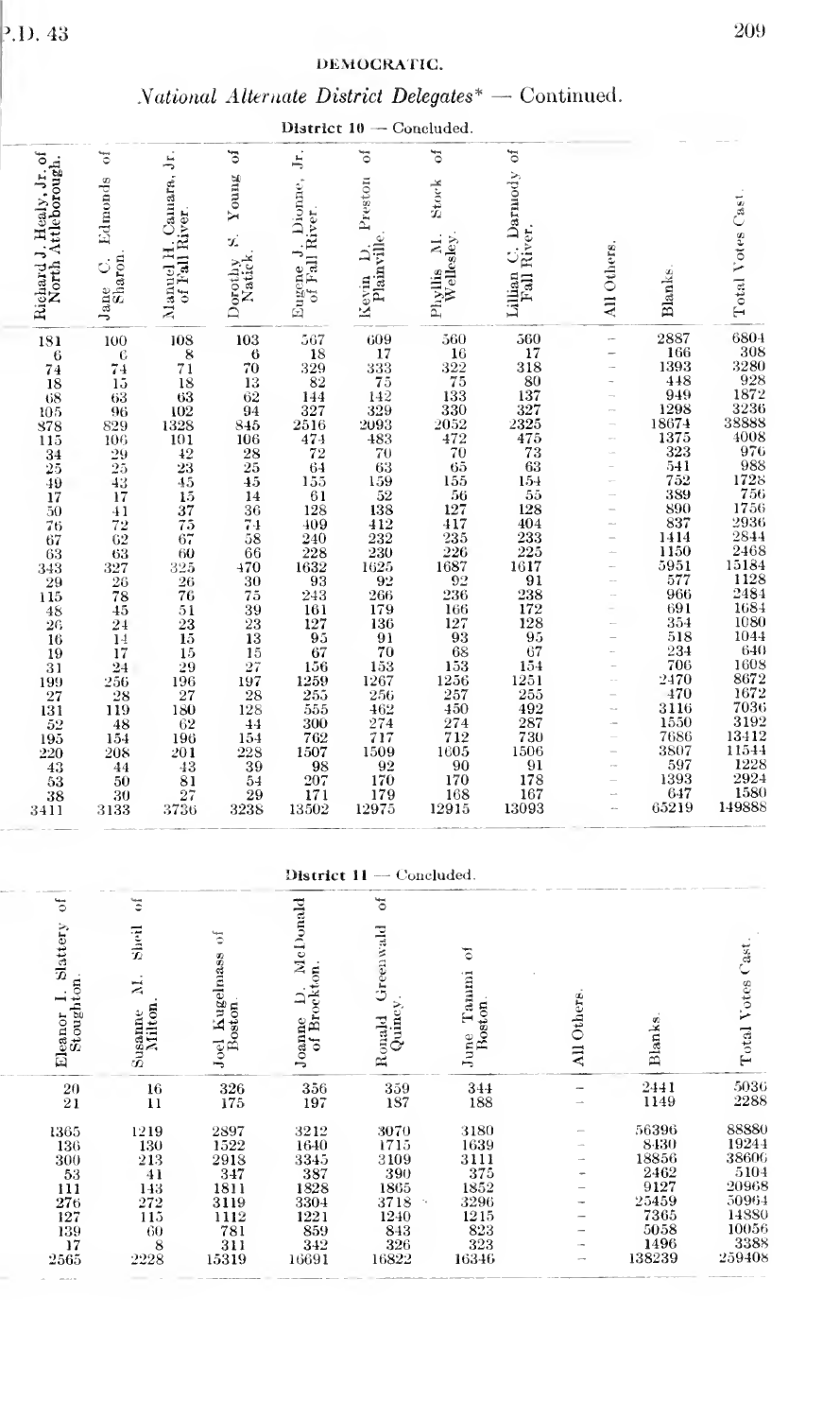# National Alternate District Delegates\*  $-$  Continued.

## District 12.

|                                                         | ð                 |                                                  | ัธ                                          |                                     | रु                             | ัธ                                                                          |
|---------------------------------------------------------|-------------------|--------------------------------------------------|---------------------------------------------|-------------------------------------|--------------------------------|-----------------------------------------------------------------------------|
|                                                         |                   |                                                  |                                             | Stephen H. Wilmarth of<br>Weymouth. |                                |                                                                             |
|                                                         | Allen             | ŏ                                                | Ferreira                                    |                                     | Baarsvik                       | Burnham                                                                     |
|                                                         |                   |                                                  |                                             |                                     |                                |                                                                             |
| Cities and<br>Towns.                                    |                   |                                                  |                                             |                                     |                                |                                                                             |
|                                                         | Bedford<br>国      | . Haynes<br>Bedford.                             | Ė,                                          |                                     |                                |                                                                             |
|                                                         |                   |                                                  |                                             |                                     |                                |                                                                             |
|                                                         |                   | New .                                            | New Bedford<br>Ronald                       |                                     | Richard Baars<br>New Bedford.  | Barbara<br>Hull.                                                            |
|                                                         | Teresa<br>New     | Juanita                                          |                                             |                                     |                                |                                                                             |
| Acushnet                                                | 75                | 74                                               | 89                                          | 62                                  | 140                            | 127                                                                         |
| Barnstable                                              | $\overline{72}$   | $70^{\circ}$                                     | 74                                          | 69                                  | 416                            | 412                                                                         |
| Bourne                                                  | 37                | 39                                               | 34<br>5                                     | 34                                  | 162<br>51                      | 162<br>51                                                                   |
| Brewster                                                | 5<br>ř            | $\frac{5}{5}$                                    | 9                                           | $\frac{5}{5}$                       | 40                             | 40                                                                          |
| Carver<br>Chatham                                       | 14                | 12                                               | 12                                          | 12                                  | 134                            | 131                                                                         |
| Chilmark                                                | 4                 | $\overline{4}$                                   | $\overline{5}$                              | $\bf{4}$                            | 32                             |                                                                             |
| Cohasset                                                | 37                | $3\hat{8}$                                       | 38                                          | $3\bar{7}$                          | 232                            | $\frac{32}{239}$                                                            |
| $\mathrm{Dartmouth}$                                    | 145               | 128                                              | 175                                         | 92                                  | 409                            | 376                                                                         |
| Dennis                                                  | $^{24}$           | $^{24}$                                          | 23                                          | 23                                  | 119                            | $\frac{117}{322}$<br>61                                                     |
| Duxbury                                                 | 45                | 43                                               | 44                                          | 44                                  | 321                            |                                                                             |
| Eastham                                                 | 12                | 13                                               | 11                                          | 12                                  | 61                             |                                                                             |
| Edgartown                                               | 10                | 8                                                | 11                                          | s                                   | 36                             | $\overline{34}$                                                             |
| Fairhaven                                               | 128               | 114                                              | 150                                         | 90                                  | 387                            | 350                                                                         |
| $_{\rm Falmouth}$                                       | 90                | 81                                               | $\begin{array}{c} 82 \\ 2 \\ 2 \end{array}$ | 73                                  | 514                            | 512                                                                         |
| $\rm{Gav}$ Head                                         | $\mathbf{1}$<br>t | 1<br>1                                           |                                             | $\mathbf{1}$<br>1                   | $\overline{c}$<br>$\mathbf{I}$ | $\begin{array}{r} 2 \\ 1 \\ 309 \end{array}$                                |
| Gosnold                                                 | 53                | 55                                               | 54                                          | 71                                  | 301                            |                                                                             |
| Hanover<br>Harwich                                      | 19                | 18                                               | 20                                          | 16                                  | 130                            | 130                                                                         |
| Hingham                                                 | 52                | 51                                               | 47                                          | 59                                  | 782                            | 811                                                                         |
| Hull                                                    | 60                | 52                                               | 56                                          | 63                                  | 390                            | 449                                                                         |
| Kingston                                                | 18                | 19                                               | $^{21}$                                     | 19                                  | 117                            | 117                                                                         |
| Marion                                                  | 18                | 16                                               | 16                                          | 15                                  | 110                            | 108                                                                         |
| Marshfield                                              | 73                | 73                                               | 69                                          | 88                                  | 555                            | 563                                                                         |
| Mashpee                                                 | 10                | 10                                               | 11                                          | 10                                  | 11                             | 22                                                                          |
| Mattapoisett                                            | 25                | $22^{12}$                                        | 26                                          | 19                                  | 125                            | $\frac{126}{103}$                                                           |
| Nantucket                                               | 11                | 12                                               | 13                                          | 13                                  | 105                            |                                                                             |
| NEW BEDFORD                                             | 959               | 853                                              | 1123                                        | 564                                 | 1878                           | 1583<br>340                                                                 |
| Norwell                                                 | 42                | 40                                               | 43                                          | 43                                  | 322<br>34                      | 35                                                                          |
| Oak Bluffs<br>l.<br>$\ddot{\phantom{0}}$<br>J.          | $\ddot{4}$<br>14  | $\overline{4}$<br>13                             | 6<br>14                                     | $\overline{4}$<br>15                | 94                             | 94                                                                          |
| Orleans                                                 | 80                | $\bar{s}\bar{2}$                                 | 84                                          | 90                                  | 341                            | 346                                                                         |
| Pembroke<br>Plymouth                                    | 87                | $\overline{\overline{\overline{8}}\overline{8}}$ | 93                                          | 88                                  | 406                            | 416                                                                         |
| Plympton                                                | 9                 | ğ                                                | 10                                          | 9                                   | 32                             | 31                                                                          |
| Provincetown                                            | 36                | 24                                               | 28                                          | 23                                  | 261                            | 261                                                                         |
| Rochester                                               | $\overline{4}$    |                                                  | 9                                           | 5                                   | 29                             | $\frac{28}{354}$                                                            |
| Rockland                                                | 82                | $\frac{5}{78}$                                   | 79                                          | 113                                 | 344                            |                                                                             |
| Sandwich                                                | 13                |                                                  | 12                                          | 9                                   | 96                             | 94                                                                          |
| Scituate                                                | 84                | $\overline{85}$                                  | 88                                          | 97                                  | 743                            | 760                                                                         |
| Tisbury                                                 | 12                | $\overline{1}2$                                  | 13                                          | 12                                  | 77                             | $\frac{78}{78}$<br>$\frac{48}{137}$<br>$\frac{86}{66}$<br>$\frac{66}{2324}$ |
| Truro                                                   | 6                 | 7                                                | 6                                           | 6                                   | 47                             |                                                                             |
| Wareham                                                 | 39                | 38                                               | 56                                          | 40                                  | 141                            |                                                                             |
| Wellfleet                                               | 5                 |                                                  | 7                                           | 5                                   | 85                             |                                                                             |
| West Tisbury<br>L.                                      | 1                 | 393                                              | $\mathbf{1}$                                | 1                                   | 66<br>2237                     |                                                                             |
| Weymouth                                                | 316               | 74                                               | $\frac{320}{77}$                            | 679<br>77                           | 217                            | 210                                                                         |
| Yarmouth<br>i.<br>l.<br>$\ddot{\phantom{0}}$<br>ł.<br>ï | 80<br>2919        | $^{2812}$                                        | 3168                                        | 2825                                | 13133                          | 12998                                                                       |
| Totals                                                  |                   |                                                  |                                             |                                     |                                |                                                                             |

 $\mathbf{^{\ast} Four}$  to be elected.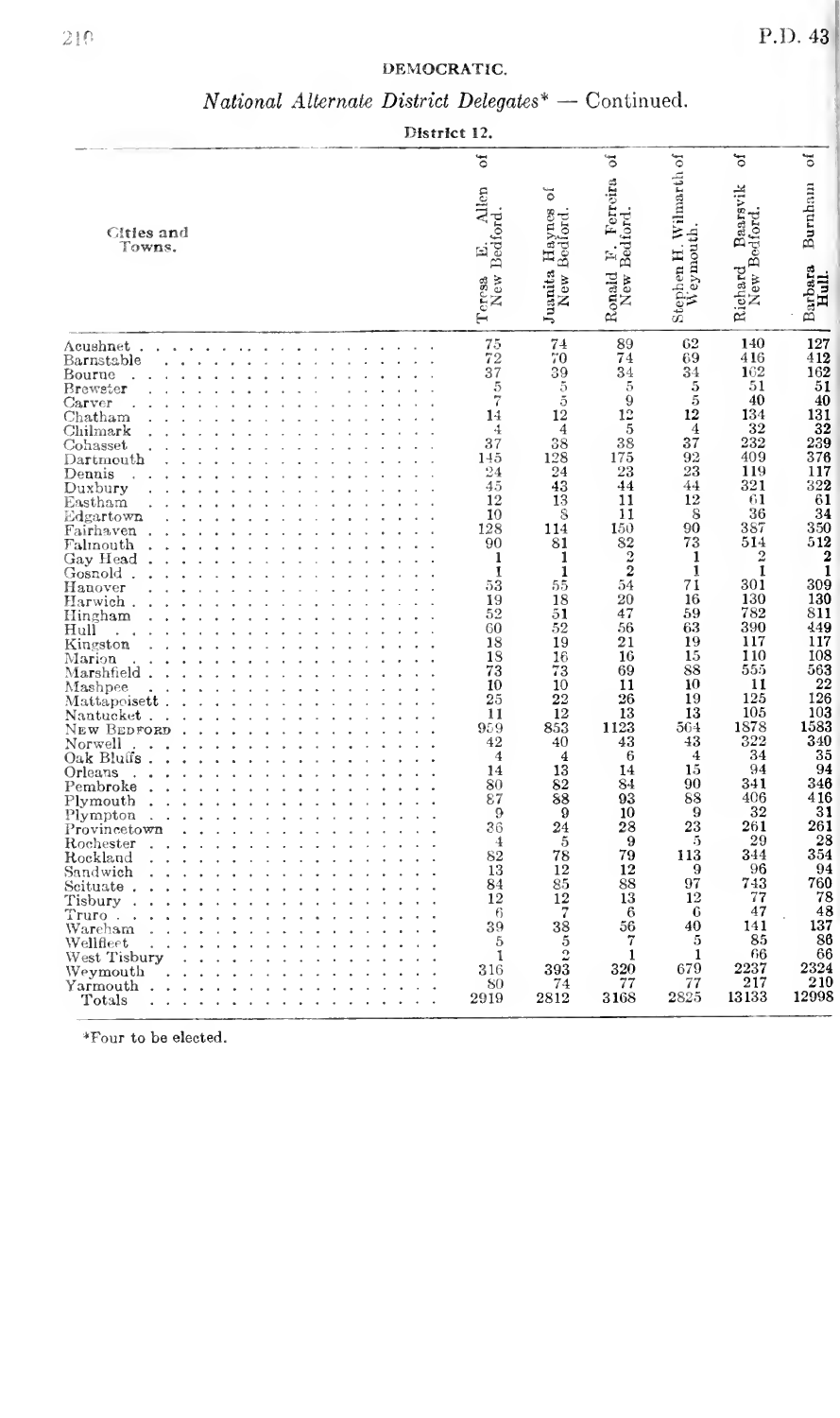National Alternate District Delegates\* - Concluded.

|                                                                                                                                                                                                                            |                                                                                                                                                                                                                                                                                                                                                                                                                      |                                                                                                                                                                                                                                                                                                                                                                          |                                                                                                                                                                                                                                                                       | District 12                                                                                                                                                                                                                                                                                             | Concluded.                                                                                                                                                                                                                                                                                                                                                                 |                                                                                                                                                                                                                                                                                                                                                                                                                                                                                  |                                                 |                                                                                                                                                                                                                                                                                                                                                                                                                 |                  |
|----------------------------------------------------------------------------------------------------------------------------------------------------------------------------------------------------------------------------|----------------------------------------------------------------------------------------------------------------------------------------------------------------------------------------------------------------------------------------------------------------------------------------------------------------------------------------------------------------------------------------------------------------------|--------------------------------------------------------------------------------------------------------------------------------------------------------------------------------------------------------------------------------------------------------------------------------------------------------------------------------------------------------------------------|-----------------------------------------------------------------------------------------------------------------------------------------------------------------------------------------------------------------------------------------------------------------------|---------------------------------------------------------------------------------------------------------------------------------------------------------------------------------------------------------------------------------------------------------------------------------------------------------|----------------------------------------------------------------------------------------------------------------------------------------------------------------------------------------------------------------------------------------------------------------------------------------------------------------------------------------------------------------------------|----------------------------------------------------------------------------------------------------------------------------------------------------------------------------------------------------------------------------------------------------------------------------------------------------------------------------------------------------------------------------------------------------------------------------------------------------------------------------------|-------------------------------------------------|-----------------------------------------------------------------------------------------------------------------------------------------------------------------------------------------------------------------------------------------------------------------------------------------------------------------------------------------------------------------------------------------------------------------|------------------|
| ð                                                                                                                                                                                                                          | 5                                                                                                                                                                                                                                                                                                                                                                                                                    |                                                                                                                                                                                                                                                                                                                                                                          |                                                                                                                                                                                                                                                                       | ð                                                                                                                                                                                                                                                                                                       | ð                                                                                                                                                                                                                                                                                                                                                                          |                                                                                                                                                                                                                                                                                                                                                                                                                                                                                  |                                                 |                                                                                                                                                                                                                                                                                                                                                                                                                 |                  |
| Edith A. Nichols<br>New Bedford.                                                                                                                                                                                           | Millier<br>Richard H.<br>Scituate.                                                                                                                                                                                                                                                                                                                                                                                   | Dunham of<br>Harry R. Dun<br>New Bedford                                                                                                                                                                                                                                                                                                                                 | Mary A. Fernandez of<br>Kingston.                                                                                                                                                                                                                                     | O'Erien<br>Scituate.<br>John D.                                                                                                                                                                                                                                                                         | Neiland<br>Weymouth<br>r.<br>Ann                                                                                                                                                                                                                                                                                                                                           | Richard T. Saunders of<br>New Bedford.                                                                                                                                                                                                                                                                                                                                                                                                                                           | All Others                                      | Blanks.                                                                                                                                                                                                                                                                                                                                                                                                         | Total Votes Cast |
| $\begin{array}{c} 141 \\ 413 \end{array}$<br>$\begin{array}{r} 160 \\ 51 \\ 371 \\ 131 \\ 221 \\ 398 \\ 320 \\ 337 \\ 378 \\ 12 \\ 21 \\ 132 \\ 233 \\ 243 \\ 292 \\ 293 \\ 294 \\ 109 \\ 540 \\ 21 \\ 131 \\ \end{array}$ | $\begin{array}{r} 13\,1 \\ 408 \\ 158 \\ 51 \\ 37 \\ 131 \\ 238 \\ 376 \\ 115 \\ 323 \\ 61 \end{array}$<br>35<br>$\frac{346}{195}$<br>$\frac{2}{2}$<br>$\frac{1}{303}$<br>$\begin{array}{c} 126 \\ 790 \\ 393 \\ 118 \\ 103 \\ 561 \\ 22 \\ 122 \\ 122 \\ 1363 \\ 336 \\ 338 \\ 93 \\ \end{array}$<br>$\begin{array}{c} 3\,52 \\ 4\,02 \\ 3\,0 \\ 2\,6 \\ 1 \\ 2\,9 \\ 3\,3 \\ 9 \\ 0 \\ 7\,9 \\ 7 \\ 3 \end{array}$ | $\begin{array}{c} 86 \\ 101 \\ 48 \\ 10 \\ 11 \end{array}$<br>$\begin{array}{r} 28.28 \\ 28.23 \\ 37.22 \\ 17.23 \\ 14.2 \\ 7.8 \\ 100 \\ 101 \\ 21 \\ 66 \\ 184 \\ 111 \\ 301 \\ 218 \\ 66 \\ 169 \\ 51 \\ 7 \end{array}$<br>$\begin{array}{r} 22 \\ 92 \\ 105 \\ 11 \\ 23 \\ 136 \\ 29 \\ 8 \\ 5 \\ 8 \\ 5 \\ 8 \\ 5 \\ 7 \\ 4 \\ 11 \\ 11 \\ 47 \\ 44 \\ \end{array}$ | $\begin{array}{c} 60 \\ 101 \\ 51 \\ 10 \\ 17 \\ \end{array}$<br>$\begin{array}{r} 26\ 27835116\\ 551165111\\ 10565216\\ 205532\\ 19533\\ 2167\\ 0 \end{array}$<br>$\begin{array}{r} -8 \\ 22 \\ 116 \\ 126 \\ 22 \\ 6 \\ 143 \\ 30 \\ 16 \\ 9 \\ 5 \\ 6 \end{array}$ | $\begin{array}{c} 62 \\ 109 \\ 50 \\ 10 \end{array}$<br>10<br>$\frac{29}{67}$<br>$\frac{129}{54}$<br>10<br>$\begin{array}{r} 6 \\ 144 \\ 112 \\ -1 \\ 10 \\ 62 \\ 201 \\ 121 \\ 31 \end{array}$<br>16<br>$\begin{array}{r} 219 \\ 23 \\ 16 \\ 7 \\ 9 \\ 6 \\ 23 \\ 10 \\ 11 \\ 13 \\ 25 \\ \end{array}$ | $\begin{array}{c} 56 \\ 93 \\ 49 \end{array}$<br>$\frac{11}{10}$<br>$\frac{26}{25}$<br>$\frac{2}{35}$<br>$\begin{array}{r} 126 \\ 53 \\ 46 \\ 9 \\ 5 \\ 135 \\ 108 \end{array}$<br>$\begin{array}{r} 1 \\ 102 \\ 104 \\ 204 \\ 124 \\ 29 \\ 18 \\ 196 \\ 5 \\ 28 \\ 16 \end{array}$<br>$\begin{matrix}653\\58\\6\end{matrix}$<br>$\frac{24}{95}$<br>$\frac{100}{11}$<br>žī | $\begin{array}{c} 46 \\ 30 \end{array}$<br>1.1<br>$\mathbf{I}$<br>8<br>6<br>$\mathbf{I}$<br>īī<br>$\begin{array}{r} 132 \\ 8 \\ 3 \end{array}$<br>$\frac{4}{3}$<br>$\frac{3}{89}$<br>$\overline{26}$<br>$\frac{4}{30}$<br>$\frac{11}{37}$<br>$\frac{25}{12}$<br>$\begin{array}{c} 11 \\ 39 \\ 4 \\ 25 \end{array}$<br>$\begin{array}{c} 1162 \\ 15 \end{array}$<br>$\begin{smallmatrix}1\8\8\19\end{smallmatrix}$<br>47<br>$\mathbf{1}$<br>$\overline{4}$<br>3<br>$\frac{40}{5}$ | $\overline{\phantom{a}}$<br>i,<br>÷<br>i,<br>i. | $\begin{array}{c} 1863 \\ 182403 \\ 1934456 \\ 3421278 \\ 455543 \\ 212784 \\ 212784 \\ 23556 \\ 2474535 \\ 14700 \\ 21388 \\ 22739 \\ 23763 \\ 24743 \\ 23763 \\ 23763 \\ 23763 \\ 23763 \\ 23763 \\ 2487 \\ 23763 \\ 2487 \\ 23763 \\ 2487 \\ 23763 \\ 2487 \\ 23763 \\ 2487 \\ 23763 \\ 2487 \\$<br>$\frac{149}{360}$<br>$\frac{1561}{2404}$<br>$\frac{128}{771}$<br>$\frac{771}{132}$<br>$\frac{132}{2950}$ |                  |
|                                                                                                                                                                                                                            | $\begin{array}{r} 73 \ 45 \ 142 \ 85 \ 61 \ 2304 \ 216 \ 12830 \end{array}$                                                                                                                                                                                                                                                                                                                                          |                                                                                                                                                                                                                                                                                                                                                                          | 6<br>$\frac{4}{1101}$<br>$\frac{117}{117}$                                                                                                                                                                                                                            | $\begin{array}{c} 8 \\ 158 \\ 29 \\ 307 \\ 9 \\ 6 \\ 49 \\ 7 \end{array}$<br>$\begin{array}{c} \textcolor{red}{\overline{1}} \\ \textcolor{red}{\overline{1177}} \\ \textcolor{red}{\overline{122}} \\ \textcolor{red}{\overline{4670}} \end{array}$                                                    | $\begin{array}{c} 6 \\ 149 \\ 28 \\ 213 \\ 8 \\ 5 \\ 47 \\ 5 \\ \end{array}$<br>$\begin{array}{c} 2 \\ 4 \\ 1478 \\ 117 \\ 4600 \end{array}$                                                                                                                                                                                                                               | 5<br>$\frac{1}{26}$<br>$\mathbf 1$                                                                                                                                                                                                                                                                                                                                                                                                                                               |                                                 | $\frac{444}{2634}$<br>$\frac{295}{267}$<br>$\frac{267}{1366}$<br>$\frac{212}{150}$<br>$\frac{150}{1063}$<br>$\frac{1528}{1528}$                                                                                                                                                                                                                                                                                 |                  |
|                                                                                                                                                                                                                            |                                                                                                                                                                                                                                                                                                                                                                                                                      |                                                                                                                                                                                                                                                                                                                                                                          | 4548                                                                                                                                                                                                                                                                  |                                                                                                                                                                                                                                                                                                         |                                                                                                                                                                                                                                                                                                                                                                            | $\begin{array}{c} 191 \\ 28 \\ 2180 \end{array}$                                                                                                                                                                                                                                                                                                                                                                                                                                 | $\overline{a}$                                  | 87093                                                                                                                                                                                                                                                                                                                                                                                                           |                  |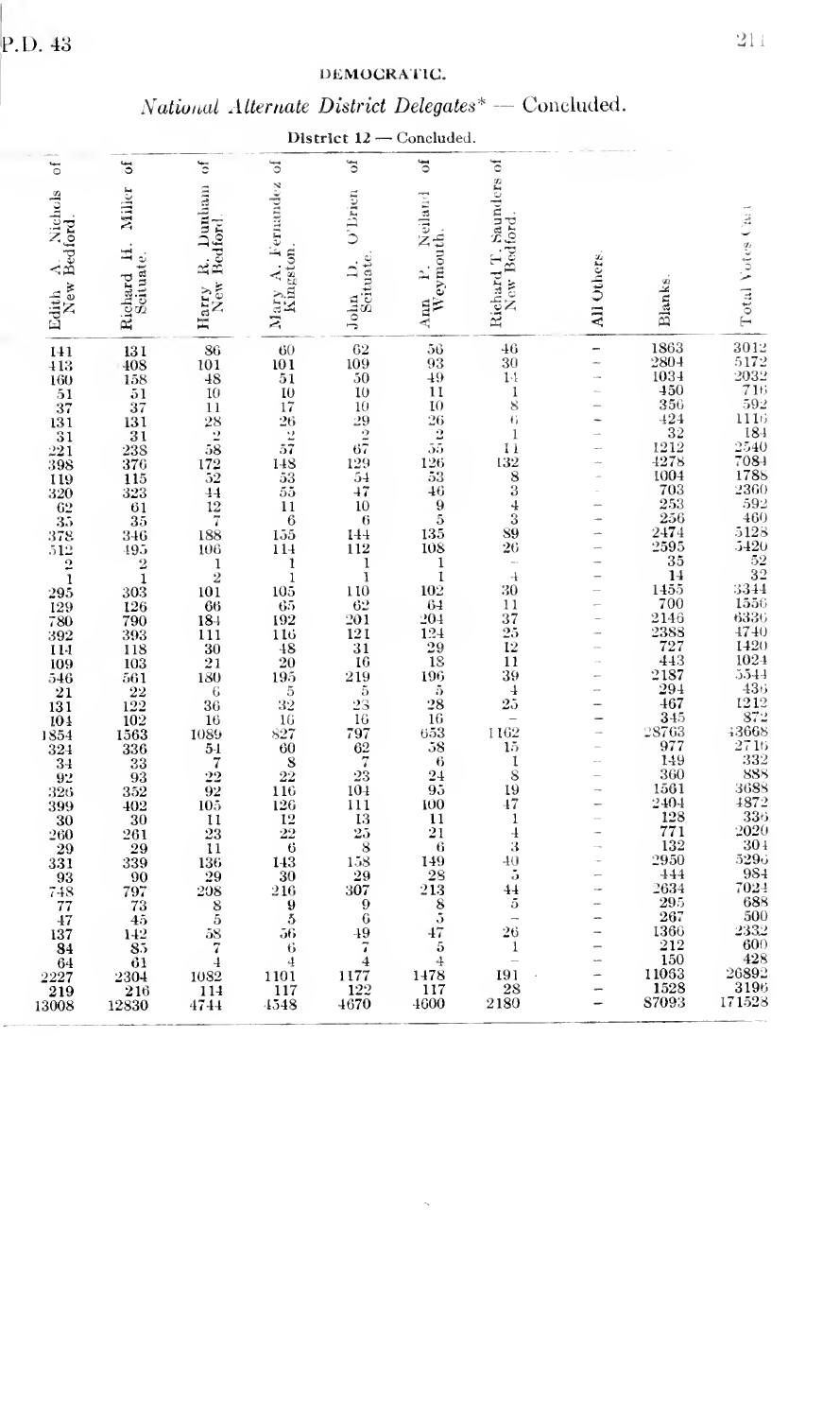# Members of State Committee.

|                                                                                                                                                                                                                                                                                                                                                                                      | ð                                                                                                                                                                              | ัธ                                                                                                                                                                                                                            | ð                                                                                                                                                                          |                                                                                                                                                                                                                       |                                                                                                                                                                                                  |
|--------------------------------------------------------------------------------------------------------------------------------------------------------------------------------------------------------------------------------------------------------------------------------------------------------------------------------------------------------------------------------------|--------------------------------------------------------------------------------------------------------------------------------------------------------------------------------|-------------------------------------------------------------------------------------------------------------------------------------------------------------------------------------------------------------------------------|----------------------------------------------------------------------------------------------------------------------------------------------------------------------------|-----------------------------------------------------------------------------------------------------------------------------------------------------------------------------------------------------------------------|--------------------------------------------------------------------------------------------------------------------------------------------------------------------------------------------------|
| Berkshire<br>District.                                                                                                                                                                                                                                                                                                                                                               | Arlos<br>eter G.<br>Pittsfield.<br>Peter                                                                                                                                       | John Barrett, III<br>North Adams.                                                                                                                                                                                             | Peter F. Menard<br>Windsor                                                                                                                                                 | Blanks                                                                                                                                                                                                                | Total Votes Cast.                                                                                                                                                                                |
| Adams<br>Alford<br>Cheshire<br>Clarksburg<br>Dalton<br>÷,<br>Florida<br>Hancock<br>Hinsdale<br>Lanesborough<br>Lee<br>$\ddot{\phantom{0}}$<br>i,<br>Lenox<br>New Ashford<br>NORTH ADAMS<br>l,<br>Peru<br>$\sim$ $\sim$<br>$\overline{a}$<br>PITTSFIELD<br>Richmond<br>Savoy<br>Stoekbridge<br>l,<br>Washington<br>West Stockbridge<br>Williamstown.<br>$\cdot$<br>Windsor.<br>Totals | 228<br>10<br>72<br>$\overline{10}$<br>83<br>$\frac{4}{7}$<br>31<br>69<br>110<br>169<br>$\frac{8}{147}$<br>2323<br>$\frac{29}{10}$<br>125<br>$\frac{7}{37}$<br>171<br>3<br>3660 | 615<br>$\begin{array}{c} 1 \\ 77 \\ 50 \end{array}$<br>112<br>$\frac{13}{12}$<br>$\frac{24}{55}$<br>$\frac{55}{73}$<br>131<br>6<br>910<br>1482<br>$\overline{20}$<br>9<br>53<br>$\overline{4}$<br>$^{21}$<br>394<br>7<br>4069 | 103<br>3<br>30<br>5<br>176<br>$\frac{3}{5}$<br>36<br>$\frac{36}{77}$<br>88<br>$\mathbf{1}$<br>49<br>$\frac{6}{887}$<br>$\frac{20}{7}$<br>24<br>5<br>11<br>24<br>29<br>1625 | 303<br>$\frac{20}{34}$<br>$\overline{10}$<br>$\begin{smallmatrix}51\7\7\7\1\end{smallmatrix}$<br>23<br>$\overline{91}$<br>104<br>$\frac{5}{222}$<br>$\frac{2}{842}$<br>16<br>11<br>134<br>9<br>54<br>276<br>3<br>2231 | $\begin{array}{r} 1249 \\ 213 \\ 213 \\ 75 \\ 227 \\ 31 \\ 98 \\ 183 \\ 194 \\ 20 \\ 132 \\ 15 \\ \end{array}$<br>5534<br>$\frac{85}{37}$<br>$\frac{336}{25}$<br>$\frac{25}{123}$<br>42<br>11585 |
| <b>First Bristol</b><br><b>District.</b>                                                                                                                                                                                                                                                                                                                                             |                                                                                                                                                                                | ৳<br>Curley<br>Edward J.<br>Taunton.                                                                                                                                                                                          | ัธ<br>Edmund J. Sullivan<br>Taunton                                                                                                                                        | Blanks.                                                                                                                                                                                                               | Total Votes Cast.                                                                                                                                                                                |
| ATTLEBORO<br>Bridgewater<br>Dighton<br>Lakeville<br>Middleborough<br>Raynham<br>l,<br>Rehoboth<br>Seekonk<br>Swansea<br>TAUNTON<br>$_{\rm Totals}$                                                                                                                                                                                                                                   |                                                                                                                                                                                | 347<br>162<br>68<br>49<br>158<br>59<br>34<br>86<br>143<br>1086<br>2192                                                                                                                                                        | 558<br>275<br>82<br>80<br>250<br>89<br>58<br>134<br>213<br>998<br>2737                                                                                                     | 796<br>383<br>82<br>60<br>303<br>113<br>68<br>182<br>442<br>1269<br>3698                                                                                                                                              | $\begin{array}{r} 1701 \\ 820 \\ 232 \\ 189 \\ 711 \\ 261 \\ 160 \end{array}$<br>$\frac{402}{798}$<br>3353<br>8627                                                                               |
| <b>Second Bristol</b><br>District.                                                                                                                                                                                                                                                                                                                                                   |                                                                                                                                                                                | ัธ<br>William G. Camara<br>Fall River.                                                                                                                                                                                        | ی.<br>Habib<br>Norman P.<br>Fall River.                                                                                                                                    | Blanks.                                                                                                                                                                                                               | Total Votes Cast.                                                                                                                                                                                |
| Acushnet<br>Berkley<br>FALL RIVER<br>Freetown<br>Somerset<br>Westport<br>ï<br>Totals<br>ł,<br>ż<br>l,<br>ż                                                                                                                                                                                                                                                                           | ï<br>ł                                                                                                                                                                         | $\substack{329 \\ 31}$<br>3982<br>106<br>842<br>235<br>5525                                                                                                                                                                   | 118<br>15<br>2041<br>43<br>381<br>271<br>2869                                                                                                                              | 306<br>31<br>3699<br>95<br>536<br>225<br>4892                                                                                                                                                                         | 753<br>$\frac{77}{244}$<br>$\frac{244}{1759}$<br>731<br>13286                                                                                                                                    |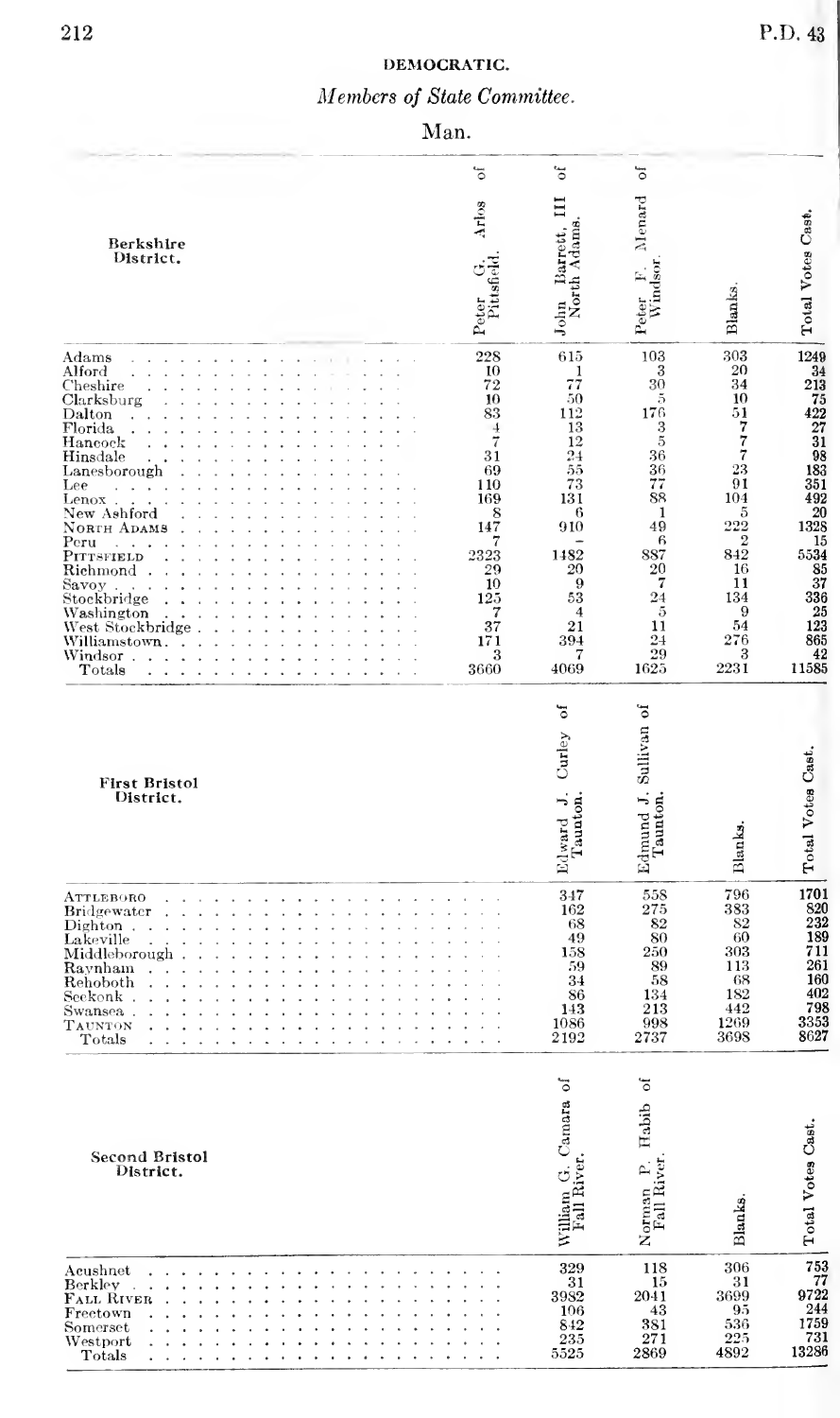|  | Man. |  |
|--|------|--|
|  |      |  |

| Third Bristoi<br>District.<br>$_{\mathrm{Dartmouth}}$<br>Pairhaven                                                                                                                                                                                                                                                                                                                                                                                                      |                                                                                                                                                                                                                                                           |                                                                                                                                                                                                                                                                                                                                   | ŏ<br>Joseph S. Finnerty<br>New Bedford.<br>425<br>$\frac{501}{3059}$                                                                                                                                                                                                            | Sylvester Sylvia of New<br>Bedford.<br>747<br>417                                                                                                                                                                                                                                 | Blanks<br>$\begin{array}{c} 599 \\ 364 \\ 3972 \end{array}$                                                                                                                                                                                | Total Votes Cast<br>$\begin{array}{c} 1771 \\ 1282 \\ 10917 \end{array}$                                                                                                                                                                                                                                                               |
|-------------------------------------------------------------------------------------------------------------------------------------------------------------------------------------------------------------------------------------------------------------------------------------------------------------------------------------------------------------------------------------------------------------------------------------------------------------------------|-----------------------------------------------------------------------------------------------------------------------------------------------------------------------------------------------------------------------------------------------------------|-----------------------------------------------------------------------------------------------------------------------------------------------------------------------------------------------------------------------------------------------------------------------------------------------------------------------------------|---------------------------------------------------------------------------------------------------------------------------------------------------------------------------------------------------------------------------------------------------------------------------------|-----------------------------------------------------------------------------------------------------------------------------------------------------------------------------------------------------------------------------------------------------------------------------------|--------------------------------------------------------------------------------------------------------------------------------------------------------------------------------------------------------------------------------------------|----------------------------------------------------------------------------------------------------------------------------------------------------------------------------------------------------------------------------------------------------------------------------------------------------------------------------------------|
| $\ddot{\phantom{0}}$<br><b>NEW BEDFORD</b><br>Totals<br>Cape, Plymouth<br>and Islands<br>District.                                                                                                                                                                                                                                                                                                                                                                      | ð<br>Smith<br>Falmouth<br>H.<br>James                                                                                                                                                                                                                     | Harvey G. Clauson, Jr.<br>of Falmouth                                                                                                                                                                                                                                                                                             | 3985<br>ð<br>David Kaplowitz<br>Plymouth.                                                                                                                                                                                                                                       | 3886<br>5050<br>F<br>Francis W. Keating<br>Falmouth.                                                                                                                                                                                                                              | 4935<br>Blanks                                                                                                                                                                                                                             | 13970<br>Total Votes Cast                                                                                                                                                                                                                                                                                                              |
| Barnstable<br>Bourne<br>Brewster<br>Carver<br>Chatham<br>Chilmark<br>Dennis<br>Eastham<br>Edgartown<br>Falmouth<br>Gay Head<br>Gosnold<br>Harwich<br>Kingston<br>Marion<br>Mashpee<br>Mattapoisett<br>Nantucket<br>Oak Bluffs<br>Orleans<br>Pembroke<br>Plymouth<br>Plympton<br>Provincetown<br>Rochester<br>Sandwich<br>Tisbury<br>Truro<br>Wareham<br>Wellfleet<br>West Tisbury<br>Yarmouth<br>Totals<br>ï<br>ï<br>$\ddot{\phantom{0}}$<br>l,<br>$\ddot{\phantom{0}}$ | 210<br>$\frac{85}{35}$<br>9<br>40<br>14<br>69<br>25<br>$\overline{22}$<br>511<br>$\overline{1}$<br>70<br>49<br>56<br>$\substack{25 \\ 58}$<br>$^{21}$<br>$^{13}$<br>32<br>168<br>60<br>$845$<br>$1737$<br>$273$<br>$13$<br>119<br>14<br>15<br>136<br>2007 | $\begin{array}{c} 125 \\ 54 \end{array}$<br>9<br>11<br>$\overline{21}$<br>1<br>28<br>īĭ<br>9<br>94<br>$\mathbf 1$<br>1<br>33<br>14<br>$\frac{23}{13}$<br>16<br>$^{24}$<br>$\frac{4}{15}$<br>44<br>45<br>$\overline{4}$<br>34<br>$\sqrt{6}$<br>$\begin{smallmatrix} 27 \\ 12 \\ 7 \\ 42 \\ 15 \\ 9 \end{smallmatrix}$<br>81<br>833 | 66<br>$\frac{29}{15}$ $\frac{15}{67}$ $\frac{7}{3}$ $\frac{3}{7}$ $\frac{7}{6}$ $\frac{6}{2}$<br>42<br>i,<br>L.<br>14<br>128<br>11<br>4<br>22<br>16<br>7<br>$\overline{4}$<br>193<br>600<br>$\frac{28}{37}$<br>10<br>11<br>13<br>8<br>54<br>16<br>$\sqrt{6}$<br>$^{53}$<br>1509 | $\begin{array}{c} 383 \\ 172 \\ 54 \end{array}$<br>15<br>72<br>$\overline{6}$<br>136<br>57<br>33<br>364<br>6<br>$\overline{2}$<br>142<br>$\frac{58}{56}$<br>41<br>75<br>65<br>$\frac{21}{66}$<br>198<br>124<br>16<br>90<br>19<br>79<br>50<br>33<br>160<br>34<br>15<br>236<br>2878 | 509<br>168<br>66<br>46<br>129<br>22<br>$1\bar{8}\bar{7}$<br>49<br>49<br>344<br>6<br>1<br>130<br>106<br>$\frac{110}{26}$<br>132<br>92<br>38<br>105<br>319<br>389<br>28<br>295<br>24<br>92<br>70<br>64<br>208<br>$^{71}_{62}$<br>293<br>4230 | $\begin{array}{c} 1293 \\ 508 \end{array}$<br>179<br>148<br>279<br>46<br>447<br>148<br>$\frac{115}{1355}$<br>13<br>8<br>389<br>355<br>256<br>109<br>303<br>$\begin{array}{r} 218 \\ 218 \\ 83 \\ 222 \\ 922 \\ 1218 \\ 94 \end{array}$<br>8 <sub>4</sub><br>501<br>76<br>246<br>$\frac{172}{125}$<br>583<br>150<br>107<br>799<br>11457 |
| <b>First Essex</b><br>District.                                                                                                                                                                                                                                                                                                                                                                                                                                         |                                                                                                                                                                                                                                                           | Thomas W. McGee of ${\rm Lym}$ .                                                                                                                                                                                                                                                                                                  | ō<br>diCieco<br>υģ<br>Lynn.<br>Peter                                                                                                                                                                                                                                            | Richardson<br>George E.                                                                                                                                                                                                                                                           | Blanks.                                                                                                                                                                                                                                    | Total Votes Cast.                                                                                                                                                                                                                                                                                                                      |
| Lynn<br>Marblehead<br>Nahant<br>svanant<br>Swampscott<br>Totals                                                                                                                                                                                                                                                                                                                                                                                                         | ï                                                                                                                                                                                                                                                         | 7426<br>$\frac{620}{426}$<br>721<br>9193                                                                                                                                                                                                                                                                                          | 2507<br>$\frac{674}{107}$<br>252<br>3540                                                                                                                                                                                                                                        | $\begin{array}{r}\n 995 \\  341 \\  55 \\  232\n\end{array}$<br>1623                                                                                                                                                                                                              | 2770<br>904<br>153<br>630<br>4457                                                                                                                                                                                                          | $\frac{13698}{2539}$<br>$\frac{741}{222}$<br>1835<br>18813                                                                                                                                                                                                                                                                             |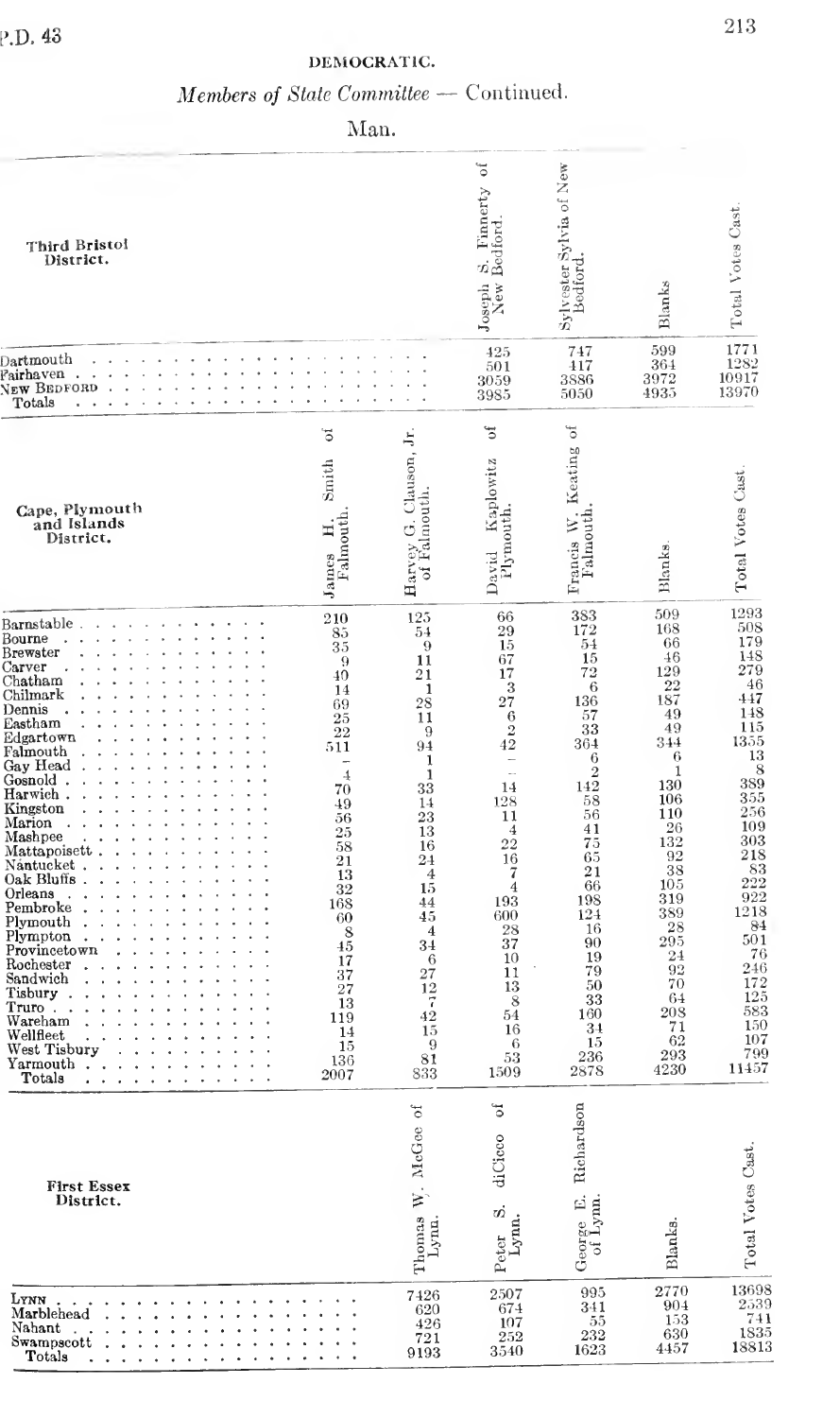| Man. |  |
|------|--|
|------|--|

| <b>Second Essex</b><br>District.                                                                                                                                                                               |                                                                                                                                                                                                                                                                                                                                                                                                   |                                                                    | Michael J. Harrington<br>of Beverly.                                                                       | č<br>Boyle<br>ă,<br>Peabody<br>James                                                                       | Blanks.                                                                                                   | Total Votes Cast                                                                                                                              |
|----------------------------------------------------------------------------------------------------------------------------------------------------------------------------------------------------------------|---------------------------------------------------------------------------------------------------------------------------------------------------------------------------------------------------------------------------------------------------------------------------------------------------------------------------------------------------------------------------------------------------|--------------------------------------------------------------------|------------------------------------------------------------------------------------------------------------|------------------------------------------------------------------------------------------------------------|-----------------------------------------------------------------------------------------------------------|-----------------------------------------------------------------------------------------------------------------------------------------------|
| BEVERLY<br>Lynnfield<br>PEABODY<br><b>SALEM</b><br>Wenham<br>Totals                                                                                                                                            |                                                                                                                                                                                                                                                                                                                                                                                                   |                                                                    | 2719<br>876<br>3554<br>$\begin{array}{c} 4621 \\ 151 \end{array}$<br>11921                                 | 301<br>96<br>1607<br>1099<br>16<br>3119                                                                    | 459<br>192<br>1089<br>906<br>$\overline{30}$<br>2676                                                      | 3479<br>1164<br>6250<br>6626<br>197<br>17716                                                                                                  |
| Third Essex<br>District.                                                                                                                                                                                       |                                                                                                                                                                                                                                                                                                                                                                                                   |                                                                    | 5<br>David E. Harrison<br>Gloucester.                                                                      | ัธ<br>Nunes<br>seph E. Nun<br>North Reading<br>Joseph                                                      | Blanks.                                                                                                   | Total Votes Cast.                                                                                                                             |
| Boxford<br>Danvers<br>J.<br>l,<br>Essex<br>Georgetown<br>GLOUCESTER<br>Hamilton<br>Ipswich<br>Manchester<br>Middleton<br>Newbury<br>North Reading<br>J<br>Reading<br>Rockport<br>Rowley<br>Topsfield<br>Totals | l<br>$\ddot{\phantom{0}}$<br>l,<br>l,<br>Ĩ,<br>l,<br>l<br>l,<br>l,<br>l,<br>$\ddot{\phantom{a}}$<br>$\ddot{\phantom{a}}$<br>l,<br>l,<br>l,<br>$\ddot{\phantom{0}}$<br>$\ddot{\phantom{a}}$<br>l,<br>Ĩ,<br>$\ddot{\phantom{a}}$<br>l,<br>l,<br>$\ddot{\phantom{0}}$<br>l,<br>$\ddot{\phantom{0}}$<br>$\overline{a}$<br>J<br>l<br>$\overline{a}$<br>l,<br>l<br>J<br>J.<br>J.<br>l<br>$\overline{a}$ |                                                                    | 81<br>914<br>68<br>173<br>1100<br>293<br>491<br>324<br>92<br>116<br>113<br>327<br>416<br>98<br>145<br>4751 | $\frac{27}{287}$<br>11<br>54<br>118<br>52<br>82<br>27<br>120<br>37<br>547<br>999<br>39<br>26<br>50<br>2476 | 91<br>727<br>47<br>143<br>508<br>208<br>611<br>168<br>122<br>95<br>213<br>779<br>165<br>71<br>116<br>4064 | 199<br>$\frac{1928}{126}$<br>$\frac{126}{370}$<br>$\frac{553}{1184}$<br>519<br>334<br>248<br>873<br>2105<br>620<br>195<br>$\frac{311}{11291}$ |
| <b>Fourth Essex</b><br>District.                                                                                                                                                                               |                                                                                                                                                                                                                                                                                                                                                                                                   | 5<br>Francis Bevilacqua<br>Haverhill.                              | Melanson<br>of Newburyport<br>$\mathbf{H}$<br>William                                                      | 75<br>John J. Ryan, III<br>Haverhil.                                                                       | Blanks.                                                                                                   | Total Votes Cast.                                                                                                                             |
| $A$ mesbury<br>Groveland<br>Haverhill<br>Merrimac<br>$_{\rm Methuen}$<br>NEWBURYPORT<br>North Andover<br>Salisbury<br>West Newbury<br>Totals<br>l,<br>l,<br>í.                                                 | J<br>l,<br>ł,<br>÷,<br>ł<br>ï<br>ï                                                                                                                                                                                                                                                                                                                                                                | 199<br>180<br>2526<br>80<br>1266<br>186<br>750<br>98<br>47<br>5332 | 103<br>35<br>133<br>$\frac{23}{185}$<br>502<br>$\frac{89}{67}$<br>$\overline{24}$<br>1161                  | 141<br>174<br>1850<br>91<br>1158<br>180<br>562<br>48<br>31<br>4235                                         | 159<br>112<br>720<br>49<br>1158<br>313<br>863<br>$\frac{49}{52}$<br>3475                                  | $\begin{array}{r} 602 \\ 501 \\ 5229 \\ 243 \\ 3767 \\ 1181 \\ 9064 \end{array}$<br>2264<br>262<br>154<br>14203                               |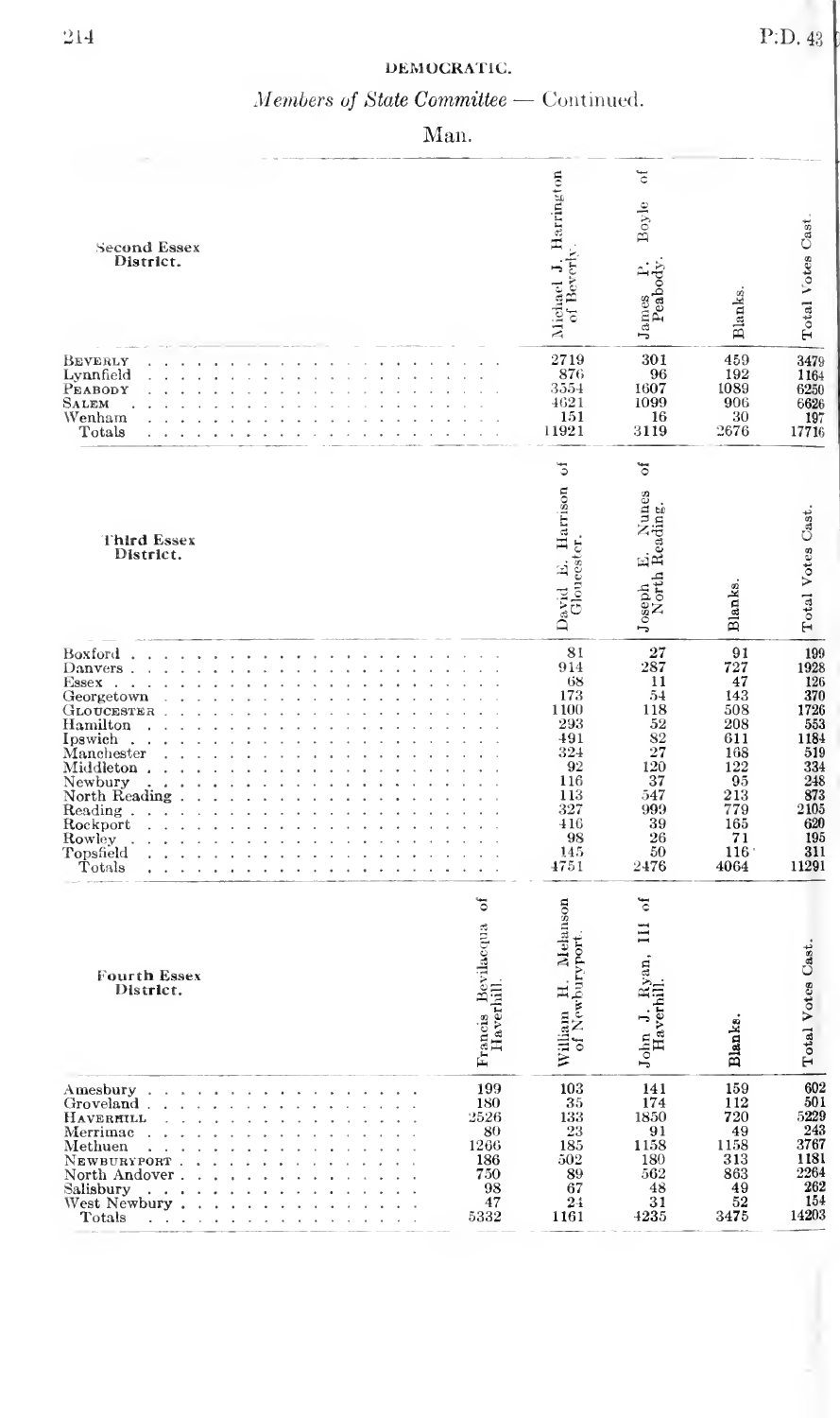### DEMOCRATIC.

# $Members of State Committee \rightarrow {Continued}.$

| Man.                                                                                                                                                                                                                                                                                                                                                                                                                                                                                                                                                                                                                                       |                                                                                   |                                                                                                                                                                                                                                                                                                                                                                                                                                                                                                                                                                                                                                                                                                                                                                                                                                                                                                                 |
|--------------------------------------------------------------------------------------------------------------------------------------------------------------------------------------------------------------------------------------------------------------------------------------------------------------------------------------------------------------------------------------------------------------------------------------------------------------------------------------------------------------------------------------------------------------------------------------------------------------------------------------------|-----------------------------------------------------------------------------------|-----------------------------------------------------------------------------------------------------------------------------------------------------------------------------------------------------------------------------------------------------------------------------------------------------------------------------------------------------------------------------------------------------------------------------------------------------------------------------------------------------------------------------------------------------------------------------------------------------------------------------------------------------------------------------------------------------------------------------------------------------------------------------------------------------------------------------------------------------------------------------------------------------------------|
| <b>Fifth Essex</b><br>District.                                                                                                                                                                                                                                                                                                                                                                                                                                                                                                                                                                                                            | ð<br>ð<br><b>UPN.O</b><br>Rourke<br>Lawrence<br>$\ddot{ }$<br>ŗ.<br>James<br>John | Total Votes Cast<br>Lawrence<br>Blanks.                                                                                                                                                                                                                                                                                                                                                                                                                                                                                                                                                                                                                                                                                                                                                                                                                                                                         |
| Andover<br>J.<br>Billerica<br>J.<br>LAWRENCE<br>Tewksbury<br>Totals                                                                                                                                                                                                                                                                                                                                                                                                                                                                                                                                                                        | 700<br>527<br>1184<br>4457<br>2738<br>720<br>4333<br>7061                         | 2528<br>1301<br>742<br>1022<br>2948<br>3789<br>10984<br>900<br>2001<br>331<br>7012<br>18461                                                                                                                                                                                                                                                                                                                                                                                                                                                                                                                                                                                                                                                                                                                                                                                                                     |
| Franklin and<br>Hampshire<br>District.                                                                                                                                                                                                                                                                                                                                                                                                                                                                                                                                                                                                     | Robert F. Czelusniak                                                              | of Northampton<br>Total Votes Cast<br><b>Blanks</b><br>3470<br>2198<br>1272                                                                                                                                                                                                                                                                                                                                                                                                                                                                                                                                                                                                                                                                                                                                                                                                                                     |
| Amherst<br>Ashfield<br>Becket<br>ï<br>Bernardston<br>Buckland<br>Charlemont<br>Chester<br>Chesterfield<br>Colrain<br>Conway.<br>Cummington<br>Deerfield<br>$\textbf{Easthampton}$<br>Erving<br>$\ddot{\phantom{0}}$<br>$Gill$ .<br>Goshen<br>Great Barrington<br>Greenfield<br>$\ddot{\phantom{a}}$<br>Hatfield.<br>Hawley<br>Heath.<br>Leverett<br>Leyden<br>Middlefield<br>Monroe<br>Montague<br>NORTHAMPTON<br>Northfield<br>Pelham<br>Plainfield<br>Rowe.<br>Shelburne<br>Shutesbury<br>South Hadley<br>Sunderland<br>Tyringham<br>Warwick<br>Wendell .<br>Westhampton<br>Whately.<br>$\sim$<br>Williamsburg<br>Worthington.<br>Totals |                                                                                   | 104<br>38<br>66<br>44<br>21<br>23<br>49<br>23<br>26<br>72<br>111<br>39<br>$\frac{27}{24}$<br>17<br>10<br>$_{20}$<br>$\overline{4}$<br>42<br>26<br>16<br>37<br>19<br>18<br>123<br>74<br>49<br>37<br>17<br>20<br>362<br>172<br>190<br>1502<br>695<br>807<br>$\frac{79}{77}$<br>37<br>42<br>33<br>44<br>30<br>11<br>19<br>246<br>346<br>100<br>974<br>528<br>446<br>463<br>300<br>163<br>9<br>6<br>3<br>21<br>15<br>6<br>$1\bar{6}5$<br>72<br>93<br>12<br>6<br>6<br>23<br>9<br>14<br>9<br>3<br>6<br>519<br>270<br>249<br>1787<br>3863<br>2076<br>121<br>53<br>68<br>$\begin{array}{r} 128 \\ 32 \\ 16 \end{array}$<br>62<br>66<br>15<br>17<br>8<br>8<br>102<br>56<br>46<br>$\frac{74}{1644}$<br>38<br>36<br>760<br>884<br>348<br>173<br>175<br>31<br>25<br>6<br>24<br>39<br>15<br>42<br>24<br>18<br>40<br>19<br>$^{21}$<br>$\frac{72}{173}$<br>29<br>43<br>83<br>90<br>30<br>$^{22}$<br>8<br>8027<br>15414<br>7387 |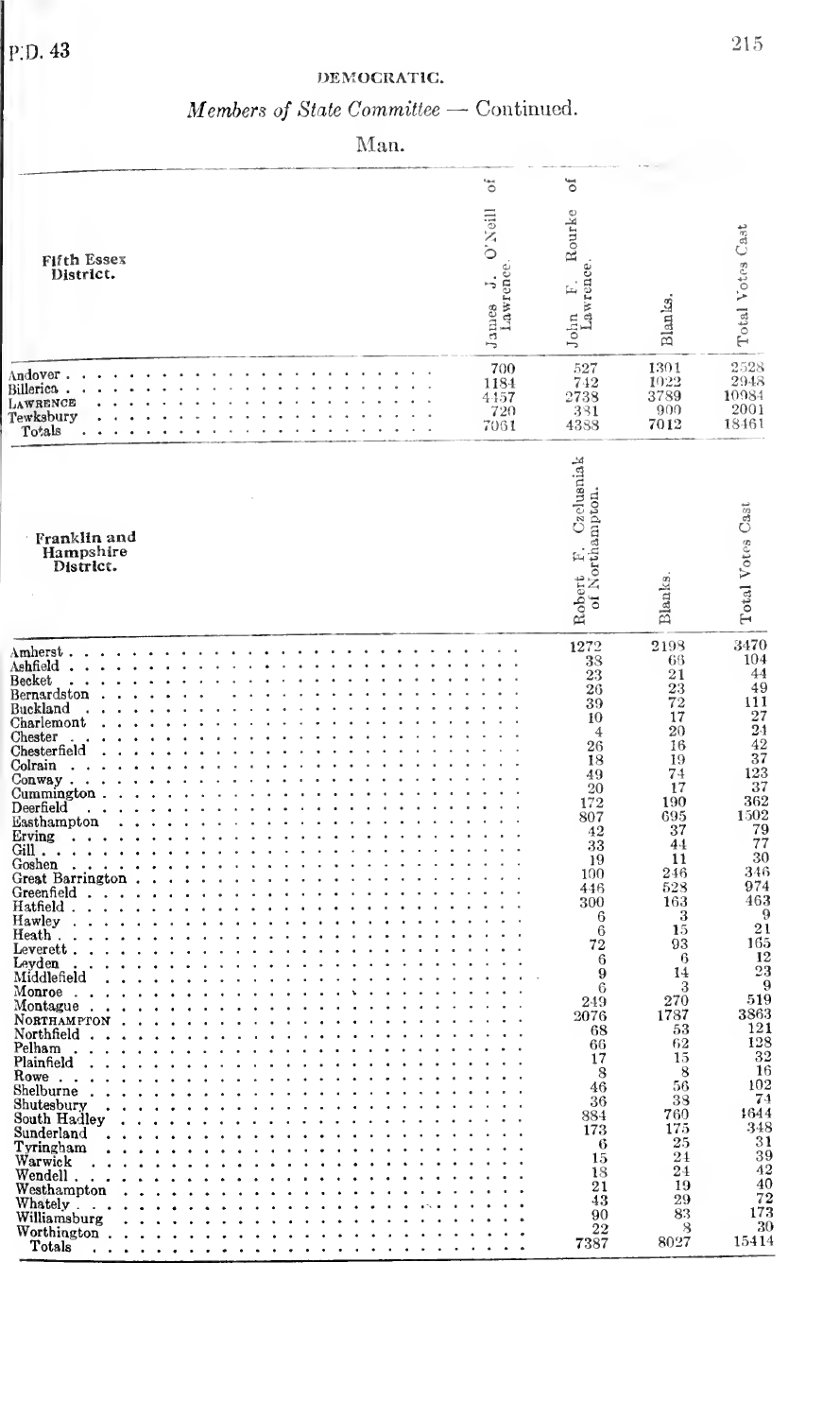| <b>First Hampden</b><br>District.                                                                                                                                                                                                                                                                                                                      |                                                                                                                                                                                                                                                                                                                                |                                    |                                                                                                                                          | Theodore E. Dinauro<br>of Springfield.                                                     | John Michael Sullivan<br>of Springfield.                                                          | Blanks.                                                                                                                                 | Total Votes Cast                                                                                               |
|--------------------------------------------------------------------------------------------------------------------------------------------------------------------------------------------------------------------------------------------------------------------------------------------------------------------------------------------------------|--------------------------------------------------------------------------------------------------------------------------------------------------------------------------------------------------------------------------------------------------------------------------------------------------------------------------------|------------------------------------|------------------------------------------------------------------------------------------------------------------------------------------|--------------------------------------------------------------------------------------------|---------------------------------------------------------------------------------------------------|-----------------------------------------------------------------------------------------------------------------------------------------|----------------------------------------------------------------------------------------------------------------|
| Ludlow<br>SPRINGFIELD:                                                                                                                                                                                                                                                                                                                                 |                                                                                                                                                                                                                                                                                                                                |                                    |                                                                                                                                          | 1008                                                                                       | 481                                                                                               | 1072                                                                                                                                    | 2561                                                                                                           |
| Wards 2, 4, 5, 7, 8<br>Totals<br>$\ddot{\phantom{0}}$<br>$\ddot{\phantom{0}}$<br>÷,                                                                                                                                                                                                                                                                    |                                                                                                                                                                                                                                                                                                                                |                                    |                                                                                                                                          | 4207<br>5215                                                                               | $\begin{array}{c} 2626 \\ 3107 \end{array}$                                                       | 3861<br>4933                                                                                                                            | 10694<br>1325:                                                                                                 |
| Second Hampden<br>District.                                                                                                                                                                                                                                                                                                                            | ัธ<br>Baker<br>William H.<br>Chicopee.                                                                                                                                                                                                                                                                                         | Donald L. Davenport of<br>Chicopee | ð<br>John J. Fitzgerald<br>Holyoke.                                                                                                      | ٦,<br>Sacks<br>David G.<br>Holyoke.                                                        | Gerald W. Stadnicki of<br>Chicopee                                                                | Blanks.                                                                                                                                 | Total Votes Cast                                                                                               |
| Снісорее<br>Hadley<br>HOLYOKE                                                                                                                                                                                                                                                                                                                          | 1500<br>42<br>297                                                                                                                                                                                                                                                                                                              | 1025<br>14                         | 362<br>58                                                                                                                                | 122<br>$\frac{36}{1321}$                                                                   | 1888<br>65                                                                                        | 2743<br>235                                                                                                                             | 7640<br>450                                                                                                    |
| Huntington<br>Southampton                                                                                                                                                                                                                                                                                                                              | 12<br>43                                                                                                                                                                                                                                                                                                                       | 107<br>$\frac{7}{5}$               | $\begin{array}{r} \stackrel{95}{\cancel{0}} \\ \stackrel{1291}{\cancel{5}} \\ \stackrel{51}{\cancel{5}} \end{array}$                     | 9<br>29                                                                                    | 235<br>1<br>13                                                                                    | 2154<br>$\overline{47}$<br>91                                                                                                           | 5405<br>91<br>232                                                                                              |
| SPRINGFIELD:<br>Ward 1<br>Totals                                                                                                                                                                                                                                                                                                                       | 48<br>1942                                                                                                                                                                                                                                                                                                                     | 37<br>1195                         | 103<br>1880                                                                                                                              | 9<br>1526                                                                                  | 47<br>2249                                                                                        | $\begin{array}{c} 228 \\ 5498 \end{array}$                                                                                              | $\frac{472}{14290}$                                                                                            |
| Hampden and<br>Berkshire<br>District.                                                                                                                                                                                                                                                                                                                  |                                                                                                                                                                                                                                                                                                                                |                                    | 75<br>Trant<br>Joseph K.<br>Westfield.                                                                                                   | ď<br>William S. Currier<br>Longmeadow                                                      | Joseph F. DiStefano of<br>West Springfield.                                                       | Blanks.                                                                                                                                 | Total Votes Cast                                                                                               |
| Agawam<br>Blandford<br>Egremont<br>Granville<br>Longmeadow<br>Monterey<br>÷<br>Montgomery<br>$\overline{\phantom{a}}$<br>Mount Washington<br>l,<br>i,<br>J.<br>New Marlborough<br>J.<br>÷<br>$\ddot{\phantom{a}}$<br>÷.<br>÷.<br>Russell<br>÷.<br>Sandisfield<br>i,<br>$\mathcal{L}$<br>Sheffield<br>Southwick<br>$\ddot{\phantom{0}}$<br>SPRINGFIELD: | à.<br>l.<br>l.<br>$\overline{\phantom{a}}$<br>÷.<br>J.<br>÷.<br>ł.<br>ł.<br>÷<br>$\overline{\phantom{a}}$<br>÷.<br>$\overline{a}$<br>$\overline{a}$<br>J.<br>i,<br>$\sim$ 10 $\pm$<br>$\mathcal{L}$<br>$\overline{a}$<br>i.<br>$\sim$ $\sim$<br>J.<br>$\mathcal{L}$<br>J.<br>J.<br>J.<br>l,<br>i,<br>i,<br>J.<br>$\mathcal{L}$ |                                    | 284<br>23<br>9<br>18<br>$^{44}$<br>19<br>16<br>$\begin{array}{c} 3 \\ 12 \\ 11 \end{array}$<br>28<br>$\overline{10}$<br>15<br>156<br>193 | 186<br>3<br>5<br>1<br>713<br>$\frac{3}{1}$<br>$\frac{7}{2}$<br>Į,<br>i,<br>16<br>27<br>370 | 579<br>3<br>4<br>$\mathbf{1}$<br>$\frac{42}{5}$ $\frac{5}{3}$<br>$\frac{6}{7}$<br>14<br>38<br>377 | 620<br>15<br>27<br>$\overline{16}$<br>315<br>57<br>14<br>$\begin{smallmatrix} 2\\13\\17\\9\end{smallmatrix}$<br>18<br>78<br>118<br>1783 | 1669<br>$\begin{array}{r} 44 \\ 45 \\ 11 \\ 14 \\ 33 \\ 5 \\ 7 \\ 33 \\ 43 \\ 35 \\ \end{array}$<br>123<br>339 |
| Wards 3, 6<br>Tolland<br>West Springfield<br>WESTFIELD<br>ł,<br>Totals<br>l,<br>ł,                                                                                                                                                                                                                                                                     | ł.<br>J.<br>l,<br>ł,<br>ł,<br>i,<br>ï<br>ï                                                                                                                                                                                                                                                                                     |                                    | 3<br>195<br>1622<br>2661                                                                                                                 | 148<br>127<br>1609                                                                         | $\overline{2}$<br>980<br>154<br>2222                                                              | ı<br>649<br>919<br>4671                                                                                                                 | 2723<br>$\begin{array}{r} 2126 \\ 1972 \\ 2822 \\ 11163 \end{array}$                                           |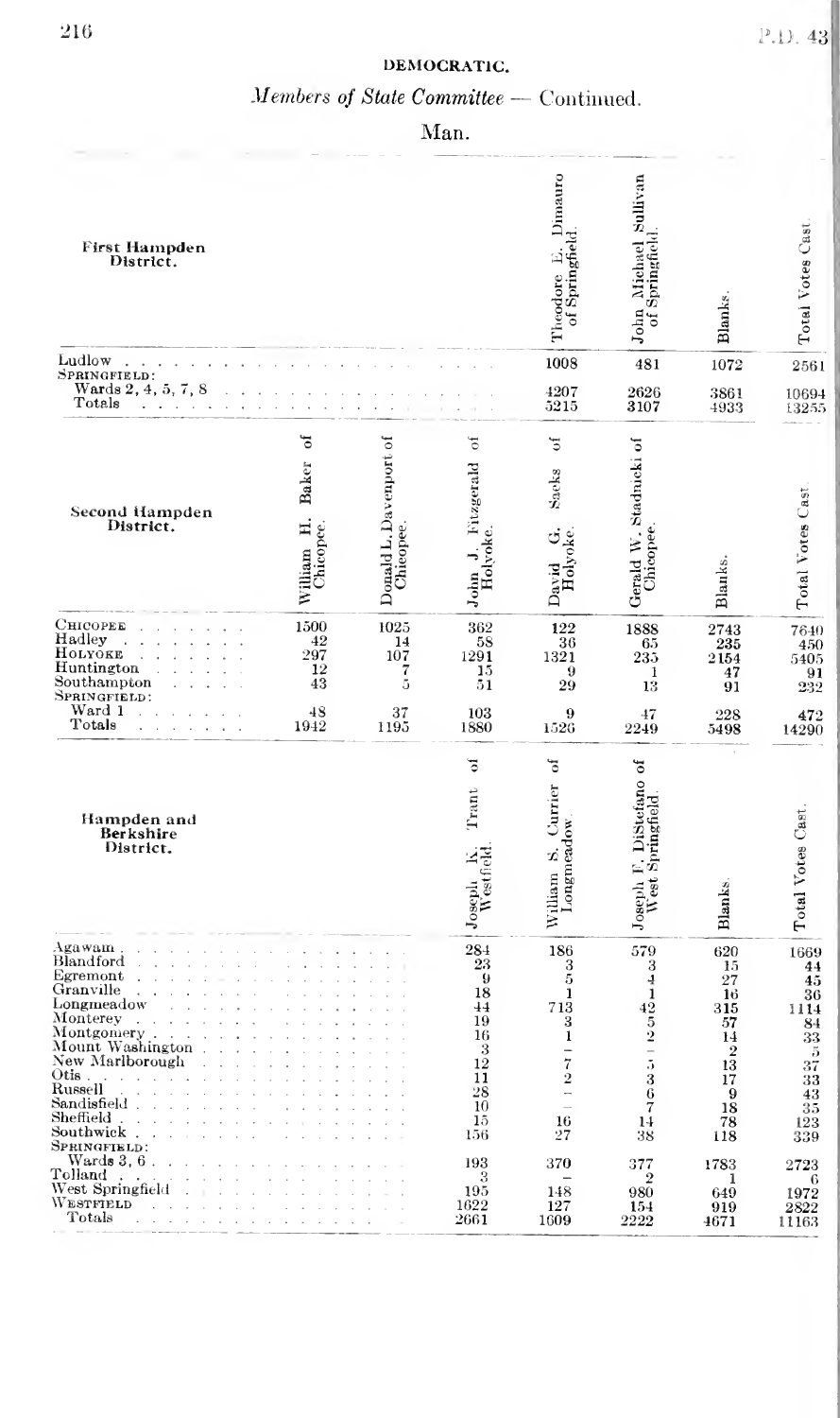#### *Members of State Committee* — Continued.

Man.

| <b>First Middlesex</b><br>District.                                                                                           |                                  |                                 |                                            | George F. O'Meara, Jr. of Lowell.                                                 | Frederick J. Doyle of<br>Lowell.                                                     | <b>Blanks</b>                                                                                                     | Total Votes Cast                                                                                                         |
|-------------------------------------------------------------------------------------------------------------------------------|----------------------------------|---------------------------------|--------------------------------------------|-----------------------------------------------------------------------------------|--------------------------------------------------------------------------------------|-------------------------------------------------------------------------------------------------------------------|--------------------------------------------------------------------------------------------------------------------------|
| Ashby.<br>Ayer.<br>Dracut<br>Dunstable<br>Groton<br>LOWELL<br>Pepperell<br>Townsend<br>Tyngsborough<br>$Westford$ .<br>Totals |                                  |                                 |                                            | 35<br>135<br>1120<br>33<br>10.5<br>6815<br>180<br>$\frac{66}{175}$<br>383<br>9047 | 19<br>81<br>505<br>$\frac{12}{107}$<br>2413<br>127<br>43<br>97<br>$\frac{222}{3626}$ | $\begin{array}{c} 4.5 \\ 11.5 \\ 9.58 \end{array}$<br>41<br>167<br>4109<br>273<br>81<br>$\frac{123}{371}$<br>6283 | 99<br>$\begin{array}{r} 99 \\ 331 \\ 2583 \\ 86 \\ 379 \\ 13337 \\ 580 \\ 190 \end{array}$<br>190<br>395<br>976<br>18956 |
| Second Middlesex<br>District.                                                                                                 |                                  |                                 | Gregory N. Connolly of<br>Boston.          | Charles F. Flaherty, Jr.<br>of Cambridge.                                         | ť<br>Edward J. Power<br>Boston                                                       | Blanks                                                                                                            | Total Votes Cast.                                                                                                        |
| Belmont                                                                                                                       |                                  |                                 | 479                                        | 1575                                                                              | 220                                                                                  | 2077                                                                                                              | 4351                                                                                                                     |
| BOSTON:<br>Ward 22                                                                                                            |                                  |                                 | 440                                        | 506                                                                               | 314                                                                                  | 4018                                                                                                              | 5278                                                                                                                     |
| CAMBRIDGE:<br>Wards 5, 6, 8, 9, 10,<br>11                                                                                     |                                  |                                 | 750                                        | 1915                                                                              | 259                                                                                  | 5274                                                                                                              | 1119S                                                                                                                    |
| WALTHAM:<br>Wards 4, 5, 8, 9<br>Totals                                                                                        |                                  |                                 | $\begin{array}{c} 277 \\ 1946 \end{array}$ | $\frac{615}{7611}$                                                                | 205<br>998                                                                           | 1095<br>12464                                                                                                     | 2192<br>23019                                                                                                            |
|                                                                                                                               |                                  |                                 |                                            |                                                                                   |                                                                                      |                                                                                                                   |                                                                                                                          |
| Third Middlesex<br>District.                                                                                                  | ō<br>Moran<br>George J. 1        | ð<br>Eugene Hennessy<br>Boston. | ď<br>$13$ iro<br>Vincent J.<br>Somerville  | Thomas Gerald Reilly<br>of Boston                                                 | Winn of<br>William M.<br>Somerville.                                                 | Blanks.                                                                                                           | Total Votes Cast                                                                                                         |
| Bosron:<br>Ward 2                                                                                                             | 124                              | 579                             | 84                                         | 120                                                                               | 36                                                                                   | 1769                                                                                                              | 2712                                                                                                                     |
| CAMBRIDGE:                                                                                                                    | 562                              | 283                             | 275                                        | 135                                                                               | 165                                                                                  | 2594                                                                                                              | 4014                                                                                                                     |
| Wards 3, 7<br>EVERETT:<br>Ward 1                                                                                              | 16                               | 9                               | 53                                         | 8                                                                                 | $\overline{1}$                                                                       | 144                                                                                                               | 234                                                                                                                      |
| MEDFORD:<br>Wards 1, 7<br>SOMERVILLE<br>Totals                                                                                | $\substack{326 \\ 1487}$<br>2515 | 124<br>295<br>1290              | 459<br>3614<br>4485                        | $\begin{array}{c} 118 \\ 167 \end{array}$<br>548                                  | $\begin{array}{c} 87 \\ 452 \\ 744 \end{array}$                                      | $\begin{array}{c} 925 \\ 5231 \end{array}$<br>10663                                                               | 2039<br>$\frac{11246}{20245}$                                                                                            |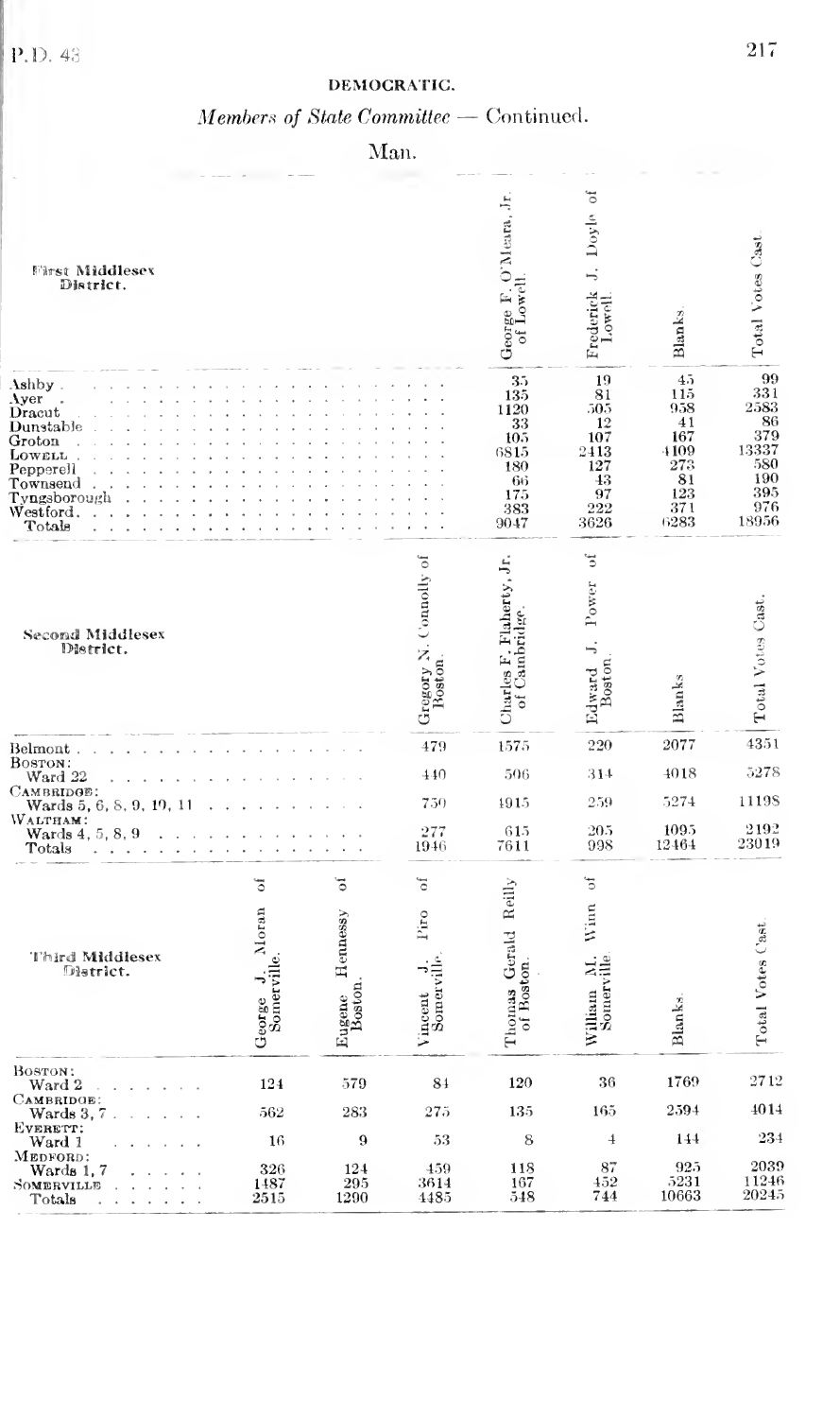|                                                                                                                                                                        | Man.                               |                                                                            |                                                                                                             |                                                                                       |                                                                                                                                                                               |
|------------------------------------------------------------------------------------------------------------------------------------------------------------------------|------------------------------------|----------------------------------------------------------------------------|-------------------------------------------------------------------------------------------------------------|---------------------------------------------------------------------------------------|-------------------------------------------------------------------------------------------------------------------------------------------------------------------------------|
| Fourth Middlesex<br>District.                                                                                                                                          | ð<br>Walter J. Kelliher<br>Malden. | George W. McGrimley<br>of Melrose.                                         | All Others                                                                                                  | Blanks.                                                                               | Total Votes Cast.                                                                                                                                                             |
| MALDEN<br>MELROSE<br>Stoneham<br>Wakefield<br>Totals                                                                                                                   | 3177<br>1004<br>662<br>679<br>5522 | 1027<br>1009<br>397<br>415<br>2848                                         | Î,<br>$\mathbf{1}$<br>$\frac{1}{1}$                                                                         | $\begin{array}{c} 4\,13\,1 \\ 1082 \end{array}$<br>910<br>1160<br>7283                | $\begin{array}{r} 8335 \\ 3095 \\ 1970 \\ 2254 \\ 15654 \end{array}$                                                                                                          |
| Fifth Middlesex<br>District.                                                                                                                                           |                                    | Charles 1. Clough, Jr.<br>of Concord                                       | Henry M. Hoover, Jr.<br>of Waltham.                                                                         | Blanke                                                                                | Total Votes Cast.                                                                                                                                                             |
| Acton<br>Boxborough<br>Concord<br>Harvard<br>Hudson<br>Lancaster<br>$\overline{a}$<br>í.<br>l,<br>Lincoln<br>í.<br>Littleton<br>Maynard<br>Stow<br>Sudbury<br>WALTHAM: |                                    | 1025<br>62<br>1390<br>187<br>409<br>100<br>529<br>257<br>393<br>161<br>748 | 126<br>$\frac{120}{77}$<br>$\frac{77}{21}$<br>$\frac{21}{232}$<br>$\frac{33}{37}$<br>99<br>187<br>46<br>105 | 661<br>$\overline{45}$<br>592<br>184<br>411<br>138<br>357<br>163<br>236<br>119<br>447 | $\begin{array}{r}\n 1812 \\  \hline\n 124 \\  \hline\n 2059\n \end{array}$<br>$\frac{392}{392}$<br>$\frac{271}{271}$<br>$\frac{923}{519}$<br>$\frac{519}{309}$<br>326<br>1300 |
| Wards 1, 2,<br>$6, \,$<br>$\mathbf 3$ ,<br>7<br>Wayland<br>$\ddot{\phantom{0}}$<br>$\ddot{\phantom{a}}$<br>Weston<br>$\ddot{\phantom{1}}$<br>Totals                    |                                    | 686<br>810<br>632<br>7389                                                  | 1569<br>188<br>246<br>2983                                                                                  | $\begin{array}{c} 1183 \\ 517 \end{array}$<br>566<br>5619                             | 3438<br>1515<br>1444<br>15991                                                                                                                                                 |
| Sixth Middlesex<br>District.                                                                                                                                           |                                    | $\vec{c}$<br>John J. McGlynn<br>Medford.                                   | ٦,<br>Elder<br>John Dixon<br>Arlington.                                                                     | Blanks.                                                                               | Total Votes Cast                                                                                                                                                              |
| Arlington<br>MEDFORD:<br>Wards 2, 3,<br>5,<br>4,<br>6<br>$\rm{Win } \rm{checker}$<br>WOBURN:<br>Wards 1,<br>2<br>Totals                                                |                                    | 3289<br>4680<br>1073<br>679<br>9721                                        | 4398<br>$\begin{array}{c} 1141 \\ 617 \end{array}$<br>162<br>6318                                           | 2470<br>2275<br>846<br>374<br>5965                                                    | 10157<br>8096<br>2536<br>1215<br>22004                                                                                                                                        |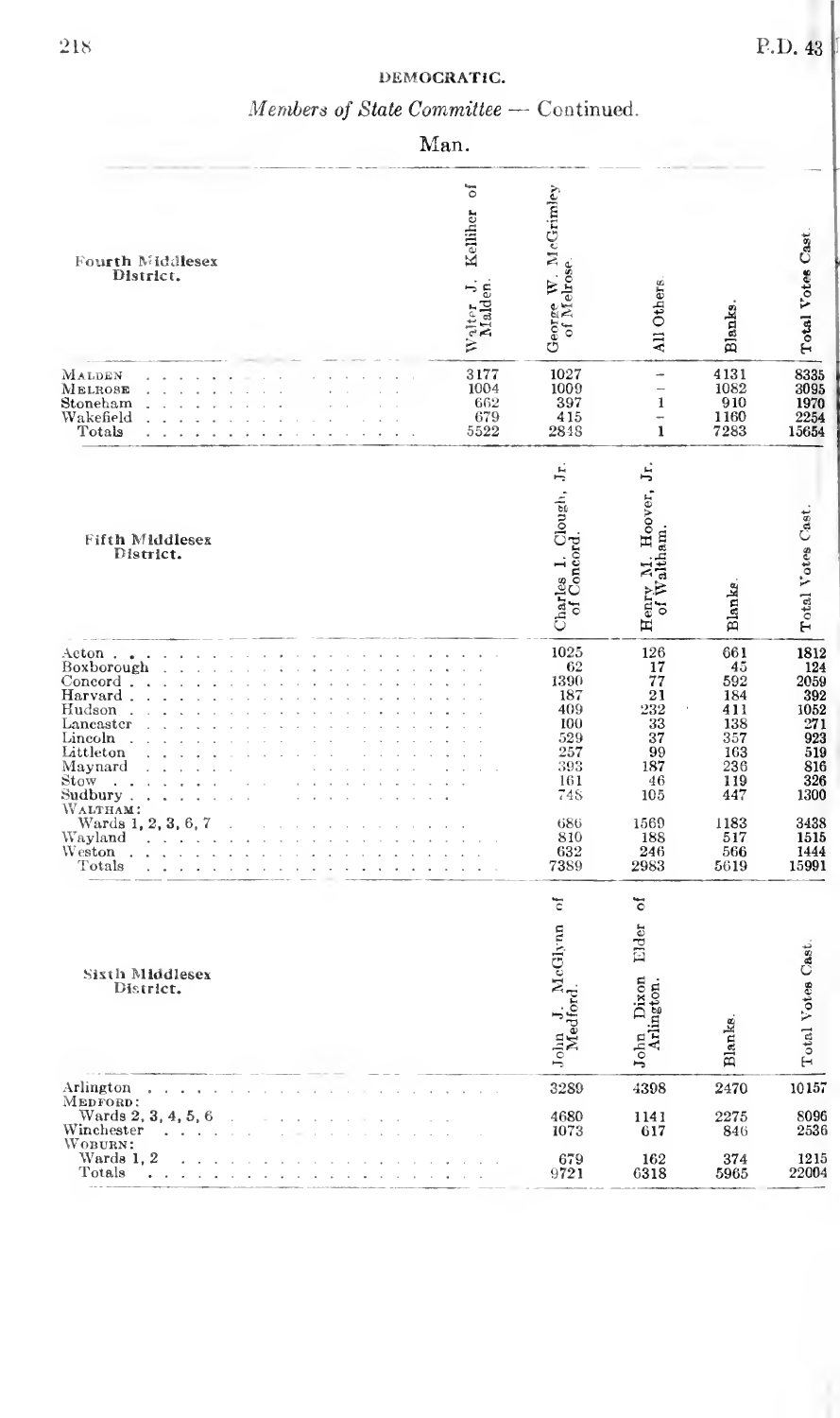| Man.                                                                                                                                                                                                                              |                                                                                                                 |                                                                                                    |                                                                                       |                                                                              |                                                                                                                                                                                                      |
|-----------------------------------------------------------------------------------------------------------------------------------------------------------------------------------------------------------------------------------|-----------------------------------------------------------------------------------------------------------------|----------------------------------------------------------------------------------------------------|---------------------------------------------------------------------------------------|------------------------------------------------------------------------------|------------------------------------------------------------------------------------------------------------------------------------------------------------------------------------------------------|
| Seventh Middlesex<br>District.                                                                                                                                                                                                    | ٦,<br>Jr<br>John F. Cogan,<br>Lexington                                                                         | ŏ<br><b>dd</b><br>$\begin{tabular}{ll} \textbf{Edward} & \text{M}.\nonumber \end{tabular}$ Woburn. | ă<br>$\mathbf{I}_{\mathcal{N}}$ ons<br>Thomas P.<br>Woburn.                           | Blanks.                                                                      | Total Votes Cast                                                                                                                                                                                     |
| Bedford<br>÷,<br>ï<br>Burlington<br>×<br>×<br>J.<br>$\ddot{\phantom{a}}$<br>Carlisle<br>Chelmsford.<br>Lexington<br>Wilmington                                                                                                    | 531<br>712<br>$\frac{125}{953}$<br>2546<br>465                                                                  | 94<br>371<br>14<br>180<br>129<br>388                                                               | 180<br>441<br>34<br>308<br>$\frac{233}{252}$                                          | $\begin{array}{c} 593 \\ 738 \end{array}$<br>150<br>1598<br>1865<br>480      | 1398<br>2262<br>$\frac{323}{3039}$<br>$\frac{4773}{1585}$                                                                                                                                            |
| WOBURN:<br>Wards 3, 4, 5, 6, 7<br>Totals<br>÷.<br>$\cdot$<br>×<br>$\ddot{\phantom{0}}$                                                                                                                                            | 501<br>5833                                                                                                     | 920<br>2096                                                                                        | $\begin{array}{c} 1128 \\ 2576 \end{array}$                                           | $\substack{862\\6286}$                                                       | 3411<br>16791                                                                                                                                                                                        |
| Eighth Middlesex<br>District.                                                                                                                                                                                                     |                                                                                                                 | ă<br>Kowal<br>Sanford A.                                                                           | Morrissey,<br>Newton<br>Jr. of<br>Joseph                                              | <b>Blanks</b>                                                                | Total Votes Cast                                                                                                                                                                                     |
| NEWTON<br>Watertown<br>Totals                                                                                                                                                                                                     |                                                                                                                 | 3884<br>677<br>4561                                                                                | $\begin{array}{c} 2820 \\ 1477 \end{array}$<br>4297                                   | $\frac{8217}{3930}$<br>12147                                                 | $\begin{array}{r} \overline{14921} \\ 6084 \\ 21005 \end{array}$                                                                                                                                     |
| ٦<br>Hugh L. Burus, Jr. of<br>Needham.<br>Middlesex and<br>Norfolk District.                                                                                                                                                      | John J. Hart of<br>Natick.                                                                                      | ă<br>Ryan<br>Gerald<br>Franklin<br>ц                                                               | Arthur M. Tiernan, Jr.<br>of Needham.                                                 | <b>Blanks</b>                                                                | Total Votes Cast                                                                                                                                                                                     |
| $\substack{53 \\ 51}$<br>Dover.<br>Franklin<br>89<br>Medfield<br>$\frac{68}{218}$<br>1257<br>Millis<br>Natick<br>Needham<br>$\frac{28}{23}$<br>Norfolk<br>Sherborn<br>483<br>Wellesley<br>$\frac{22}{2292}$<br>Wrentham<br>Totals | $\begin{array}{c} 31 \\ 41 \\ 110 \end{array}$<br>71<br>1900<br>63<br>$^{21}$<br>76<br>339<br>$\frac{33}{2685}$ | 10<br>$\frac{542}{82}$<br>110<br>70<br>$rac{1}{4}$<br>86<br>10<br>175<br>119<br>1248               | 84<br>104<br>$\frac{173}{131}$<br>259<br>1290<br>28<br>28<br>541<br>$\frac{76}{2714}$ | 167<br>498<br>280<br>237<br>1349<br>825<br>119<br>281<br>1348<br>145<br>5249 | $\begin{array}{r} \overline{\mathbf{345}} \\ \mathbf{1236} \\ \mathbf{734} \end{array}$<br>$\frac{134}{617}$<br>$\frac{3796}{282}$<br>$\frac{479}{418}$<br>$\frac{2886}{395}$<br>$\frac{395}{14188}$ |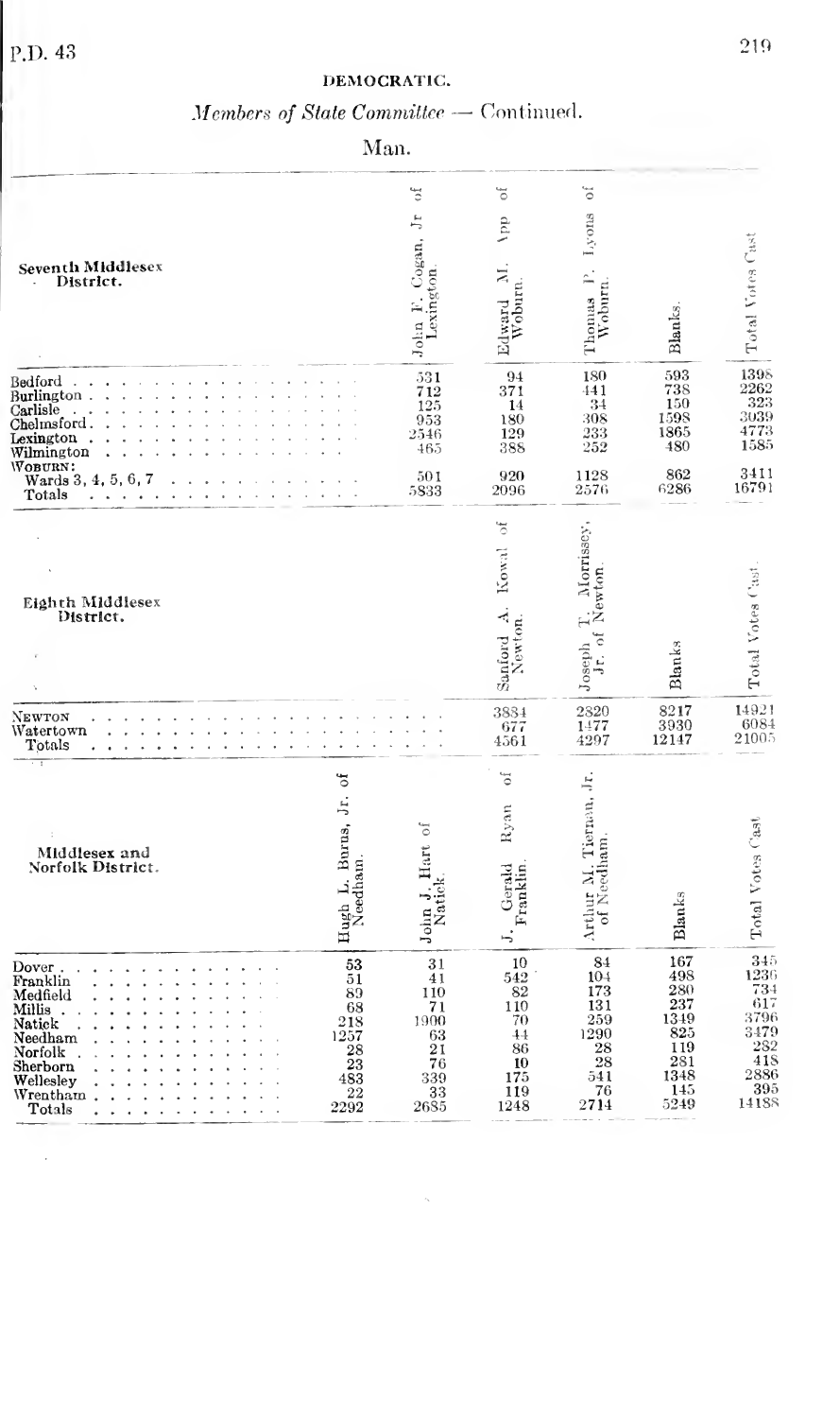#### Members of State Committee — Continued.

# Man.

| Middlesex and<br>Worcester District.                                                                                                                                                                                                          |                                                                                       |                                                                                                                                                                | John T. Dias of<br>Framingham.                                                                             | ัธ<br>DelPrete<br>John F. DelP<br>Framingham.                                               | Blanks.                                                                                        | Total Votes Cast                                                                                                                                                 |
|-----------------------------------------------------------------------------------------------------------------------------------------------------------------------------------------------------------------------------------------------|---------------------------------------------------------------------------------------|----------------------------------------------------------------------------------------------------------------------------------------------------------------|------------------------------------------------------------------------------------------------------------|---------------------------------------------------------------------------------------------|------------------------------------------------------------------------------------------------|------------------------------------------------------------------------------------------------------------------------------------------------------------------|
| Ashland<br>Berlin<br>Bolton<br>Boylston<br>Framingham<br>$_{\rm Hollston}$ .<br>Hopedale<br>Hopkinton<br>l,<br>$\ddot{\phantom{0}}$<br>MARLBOROUGH<br>Medway<br>Waliofarika<br>J<br>l<br>Northborough<br>l<br>Southborough<br>Upton<br>Totals |                                                                                       |                                                                                                                                                                | 207<br>61<br>42<br>87<br>1794<br>290<br>98<br>110<br>1159<br>219<br>$\bar{2}50$<br>198<br>90<br>4605       | 380<br>34<br>25<br>46<br>3091<br>411<br>60<br>174<br>708<br>155<br>161<br>182<br>70<br>5497 | 231<br>45<br>94<br>112<br>2977<br>245<br>115<br>125<br>1569<br>420<br>296<br>195<br>95<br>6519 | 818<br>140<br>$\begin{array}{c} 161 \\ 245 \\ 7862 \\ 946 \\ 273 \\ 409 \\ 3436 \\ 794 \\ 707 \end{array}$<br>$\begin{array}{r} 575 \\ 255 \\ 16621 \end{array}$ |
| Norfolk<br>District.                                                                                                                                                                                                                          | Clifford H. Marshall of<br>Quincy                                                     | ัธ<br>Ronald Greenwald<br>Quincy                                                                                                                               | ŏ<br>James E. Sullivan<br>Braintree.                                                                       | All Others.                                                                                 | <b>Blanks</b>                                                                                  | Total Votes Cast                                                                                                                                                 |
| <b>Braintree</b><br>$_{\rm Holbrook}$<br>QUINCY<br>Totals                                                                                                                                                                                     | $\begin{array}{c} 546 \\ 217 \end{array}$<br>6176<br>6939                             | 177<br>$\frac{89}{1653}$<br>1919                                                                                                                               | 3002<br>604<br>1329<br>4935                                                                                | $\mathbf{1}$<br>J<br>$\mathbf{1}$                                                           | 1085<br>$366$<br>$3583$<br>$5034$                                                              | $\begin{array}{c} 4811 \\ 1276 \\ 12741 \\ 18828 \end{array}$                                                                                                    |
| Norfolk, Bristol<br>and Plymouth<br>District.                                                                                                                                                                                                 | J<br>George Hayes<br>Norwood.                                                         | ัธ<br>Joseph W. Meaney<br>Bridgewater                                                                                                                          | ō<br>Francis G. Morrill<br>Norwood.                                                                        | Francis X. Sheehan, Jr.<br>of Norwood                                                       | <b>Blanks</b>                                                                                  | Total Votes Cast                                                                                                                                                 |
| East Bridgewater<br>Easton<br>Foxborough<br>Halifax<br>Mansfield<br>North Attleborough<br>Norton<br>Norwood:<br>Plainville<br>Walpole<br>West Bridgewater<br>Whitman<br>Totals<br>í,<br>l,<br>$\overline{a}$<br>ï                             | $\frac{8}{58}$<br>112<br>7<br>41<br>47<br>29<br>1191<br>40<br>308<br>10<br>76<br>1927 | $\begin{array}{c} 289 \\ 255 \\ 79 \end{array}$<br>100<br>$\frac{81}{67}$<br>69<br>67<br>$\begin{array}{c}\n 28 \\  29 \\  156 \\  \end{array}$<br>366<br>1586 | 7<br>$\begin{array}{l} 23 \\ 92 \\ 3 \\ 20 \\ 23 \\ 15 \end{array}$<br>908<br>9<br>307<br>12<br>11<br>1430 | 30<br>150<br>332<br>30<br>99<br>134<br>74<br>1033<br>$\frac{79}{574}$<br>37<br>92<br>2664   | 134<br>323<br>387<br>107<br>198<br>350<br>234<br>1429<br>114<br>481<br>92<br>302<br>4151       | 468<br>809<br>$\frac{1002}{247}$<br>439<br>621<br>421<br>$4628$<br>$270$<br>$1699$<br>307<br>847<br>11758                                                        |